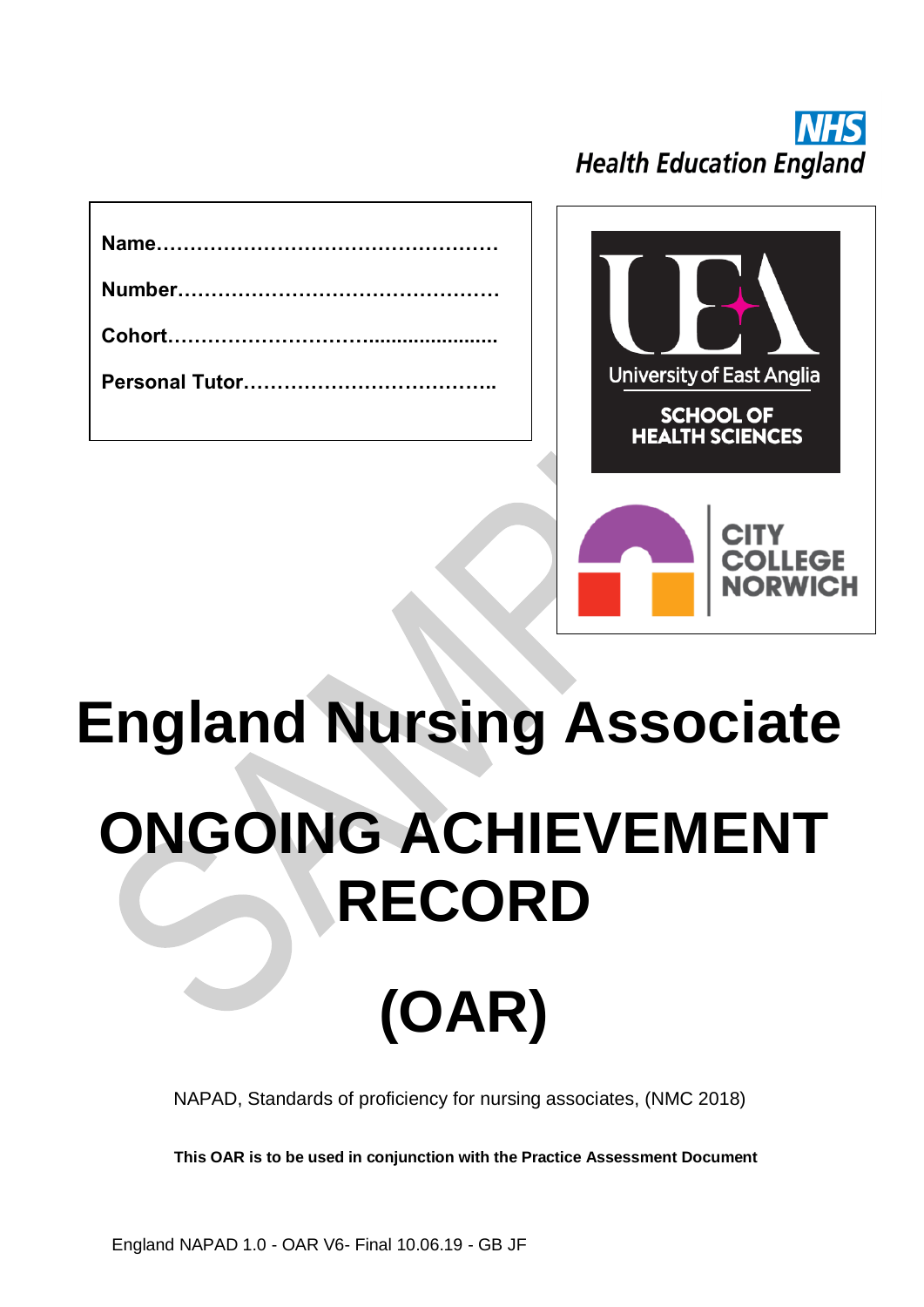## **Apprentice's Emergency Contact Details**

**Name……………………………………………………… Relationship……………………………………………... Contact Number……………………………………………**

**Date of Disclosure Barring Service (DBS)**

**……………………………………………………………………**

**Date of Occupational Health Clearance for Practice** 

**(Including completion of mandatory vaccinations)**

**………………………………………………………………………**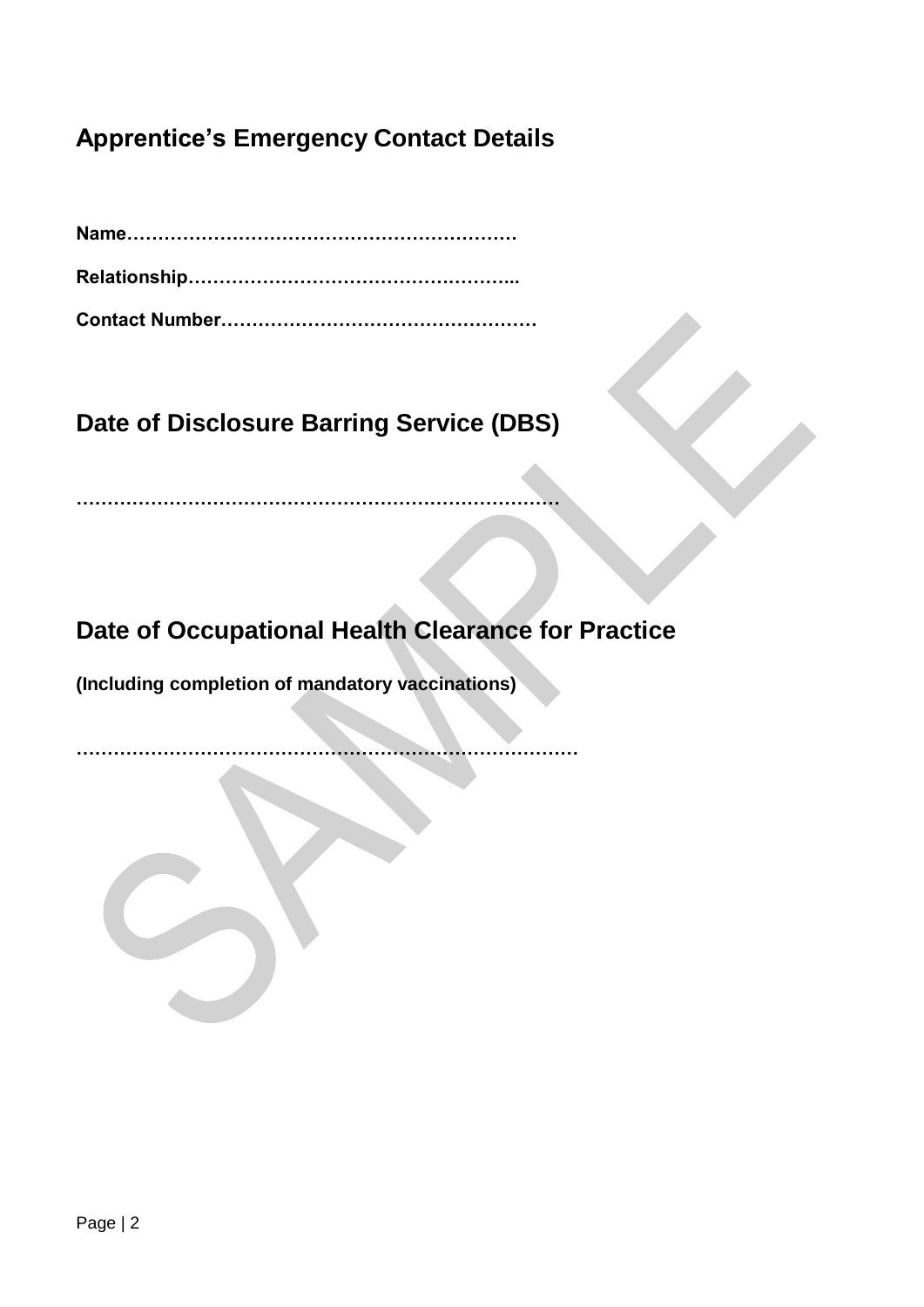This OAR should be formally reviewed and signed by your workplace supervisor along with the practice assessment document (PAD) at the end of each placement and at the end of each year of the programme. This may also be signed by your Practice Assessor.

As part of the apprenticeship requirements, apprentices are required to be visited in practice 3 times per year by an **Apprenticeship Workplace Supervisor from CCN.** Their role is to support you and to ensure that you are progressing appropriately for your stage in your apprenticeship.

| <b>REVIEWS</b>                                 | <b>PLACEMENT SUPERVISOR</b>                 | <b>WORKPLACE SUPERVISOR</b><br>(in your home workplace)<br><b>SIGNATURE AND DATE</b> | <b>APPRENTICESHIP</b><br><b>WORKPLACE SUPERVISOR</b><br>(CCN) | <b>PRACTICE ASSESSOR</b><br><b>SIGNATURE AND DATE</b> |
|------------------------------------------------|---------------------------------------------|--------------------------------------------------------------------------------------|---------------------------------------------------------------|-------------------------------------------------------|
| <b>PLACEMENT 1</b>                             |                                             |                                                                                      |                                                               |                                                       |
| <b>Term 1 Progress Review</b>                  |                                             |                                                                                      |                                                               |                                                       |
| <b>PLACEMENT 2</b>                             |                                             |                                                                                      |                                                               |                                                       |
| <b>Term 2 Progress Review</b>                  |                                             |                                                                                      |                                                               |                                                       |
| <b>Term 3 Progress Review</b>                  |                                             |                                                                                      |                                                               |                                                       |
| <b>YEAR 1 REVIEW</b>                           |                                             |                                                                                      |                                                               |                                                       |
|                                                | <b>ACADEMIC ASSESSOR SIGNATURE AND DATE</b> |                                                                                      |                                                               |                                                       |
| Year 2 Term 1 Progress<br><b>Review</b>        |                                             |                                                                                      |                                                               |                                                       |
| <b>Year 2 Term 2 Progress</b><br><b>Review</b> |                                             |                                                                                      |                                                               |                                                       |
| <b>PLACEMENT 3</b>                             |                                             |                                                                                      |                                                               |                                                       |
| <b>YEAR 2 REVIEW</b>                           |                                             |                                                                                      |                                                               |                                                       |
|                                                | <b>ACADEMIC ASSESSOR SIGNATURE AND DATE</b> |                                                                                      |                                                               |                                                       |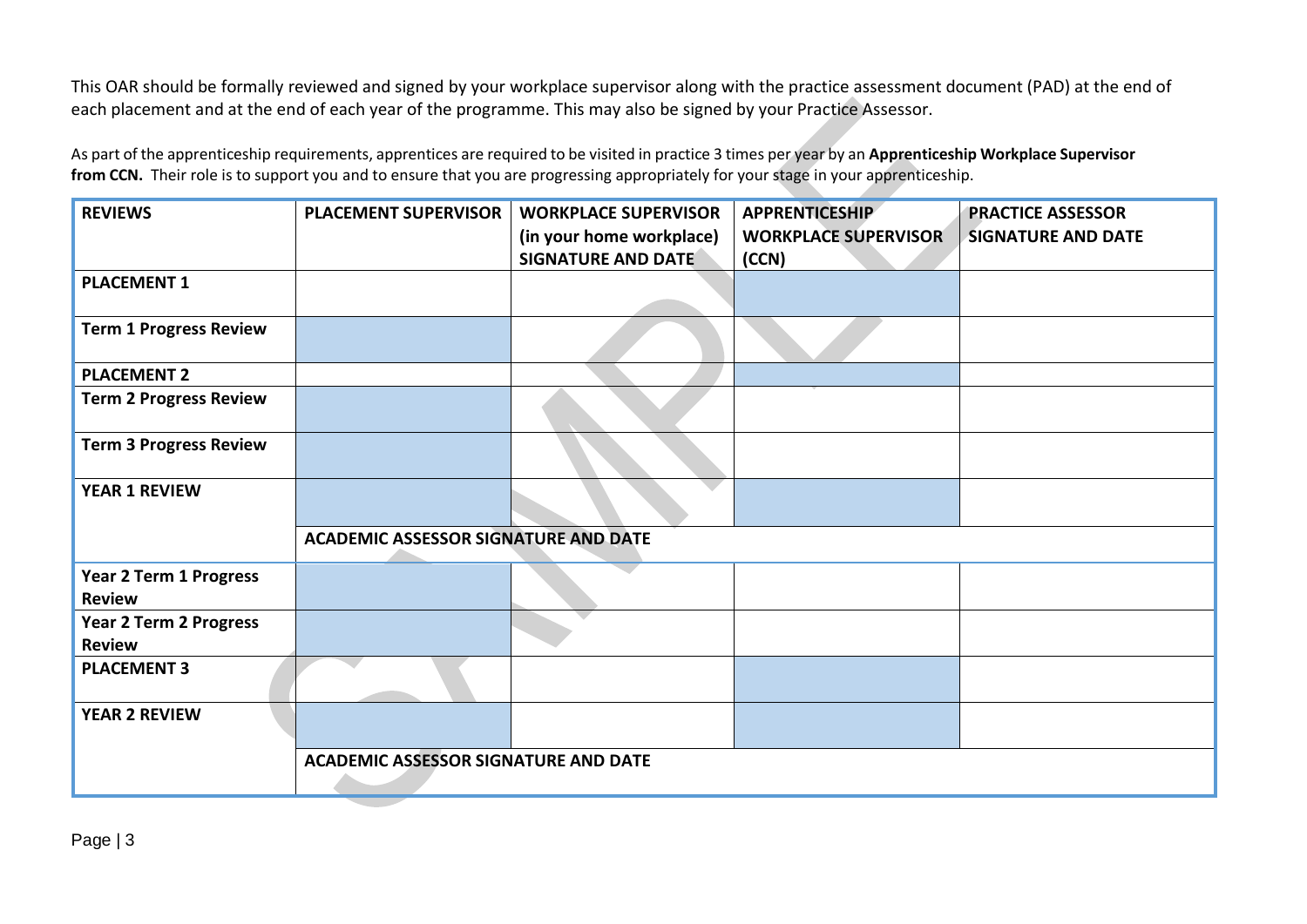### **MANDATORY TRAINING**

*Apprentices to complete and record date when the relevant session/activity was completed.* 

| <b>Year One</b>                                                                                                                                                                                                                                                |                              |                             |  |  |
|----------------------------------------------------------------------------------------------------------------------------------------------------------------------------------------------------------------------------------------------------------------|------------------------------|-----------------------------|--|--|
| To be Completed Year One - this must be completed as part of employer induction.<br>Where employer induction does not normally cover all requirements these must be<br>completed prior to the first placement outside the apprentice's employing organisation. |                              |                             |  |  |
| <b>Session Title</b>                                                                                                                                                                                                                                           | Date of<br><b>Completion</b> | <b>Signed by Apprentice</b> |  |  |
| Basic Life Support - Adult                                                                                                                                                                                                                                     |                              |                             |  |  |
| Basic Life Support - Paediatric                                                                                                                                                                                                                                |                              |                             |  |  |
| Breakaway Training (as appropriate)                                                                                                                                                                                                                            |                              |                             |  |  |
| <b>Equality and Diversity</b>                                                                                                                                                                                                                                  |                              |                             |  |  |
| <b>Fire Safety</b>                                                                                                                                                                                                                                             |                              |                             |  |  |
| <b>Health and Safety</b>                                                                                                                                                                                                                                       |                              |                             |  |  |
| Infection Control/ANTT - equipment and<br>waste management                                                                                                                                                                                                     |                              |                             |  |  |
| <b>Infection Control/Aseptic Non-Touch</b><br>Technique (ANTT) - Handwashing                                                                                                                                                                                   |                              |                             |  |  |
| <b>Information Governance</b>                                                                                                                                                                                                                                  |                              |                             |  |  |
| <b>Mental Capacity and Consent</b>                                                                                                                                                                                                                             |                              |                             |  |  |
| Moving and Handling                                                                                                                                                                                                                                            |                              |                             |  |  |
| <b>Preventing Radicalisation (PREVENT)</b>                                                                                                                                                                                                                     |                              |                             |  |  |
| Safeguarding Adults and Children AND<br><b>Young People</b>                                                                                                                                                                                                    |                              |                             |  |  |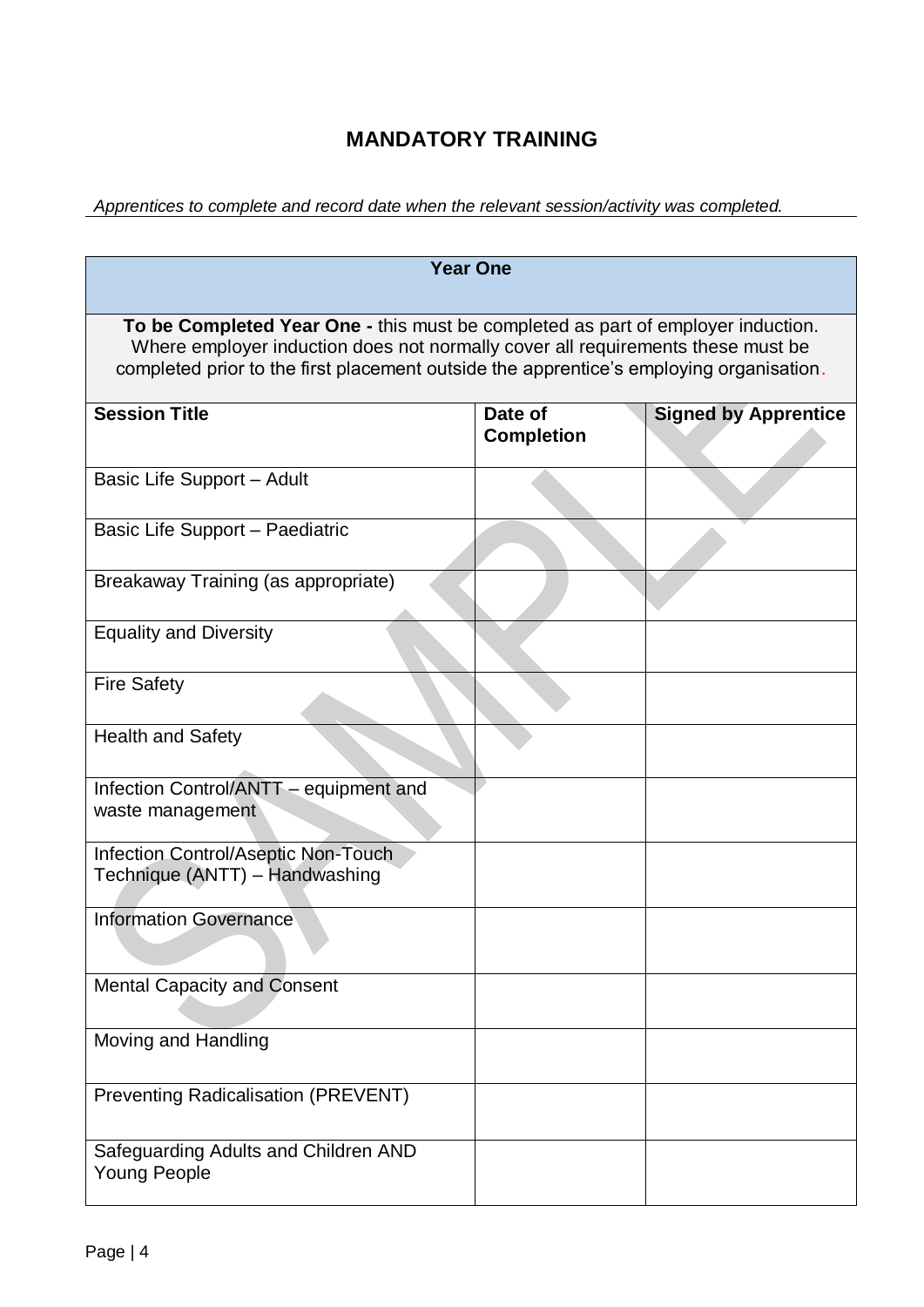| <b>Care Certificate</b>                                                                                                                                                     |                             |                              |                                             |  |
|-----------------------------------------------------------------------------------------------------------------------------------------------------------------------------|-----------------------------|------------------------------|---------------------------------------------|--|
| You need to complete the 15 Standards of the Care Certificate as part of your<br>induction if you are:                                                                      |                             |                              |                                             |  |
| new to care<br>employed as an adult<br>٠<br>social care worker<br>providing direct care in a<br>٠<br>residential or nursing<br>home, a hospice or are a<br>home care worker | <b>Date Completed</b>       |                              | <b>Employer signature</b><br>(verification) |  |
|                                                                                                                                                                             | <b>Year Two</b>             |                              |                                             |  |
|                                                                                                                                                                             | To be completed in Year Two |                              |                                             |  |
| <b>Session Title</b>                                                                                                                                                        |                             | Date of<br><b>Completion</b> | <b>Signed by Apprentice</b>                 |  |
| <b>Fire Safety</b>                                                                                                                                                          |                             |                              |                                             |  |
| Moving and Handling                                                                                                                                                         |                             |                              |                                             |  |
| <b>Infection Control</b>                                                                                                                                                    |                             |                              |                                             |  |
| <b>Information Governance</b>                                                                                                                                               |                             |                              |                                             |  |
| Basic Life Support - Adult                                                                                                                                                  |                             |                              |                                             |  |
| Safeguarding Adults and Children AND<br><b>Young People</b>                                                                                                                 |                             |                              |                                             |  |
| Basic Life Support - Paediatric                                                                                                                                             |                             |                              |                                             |  |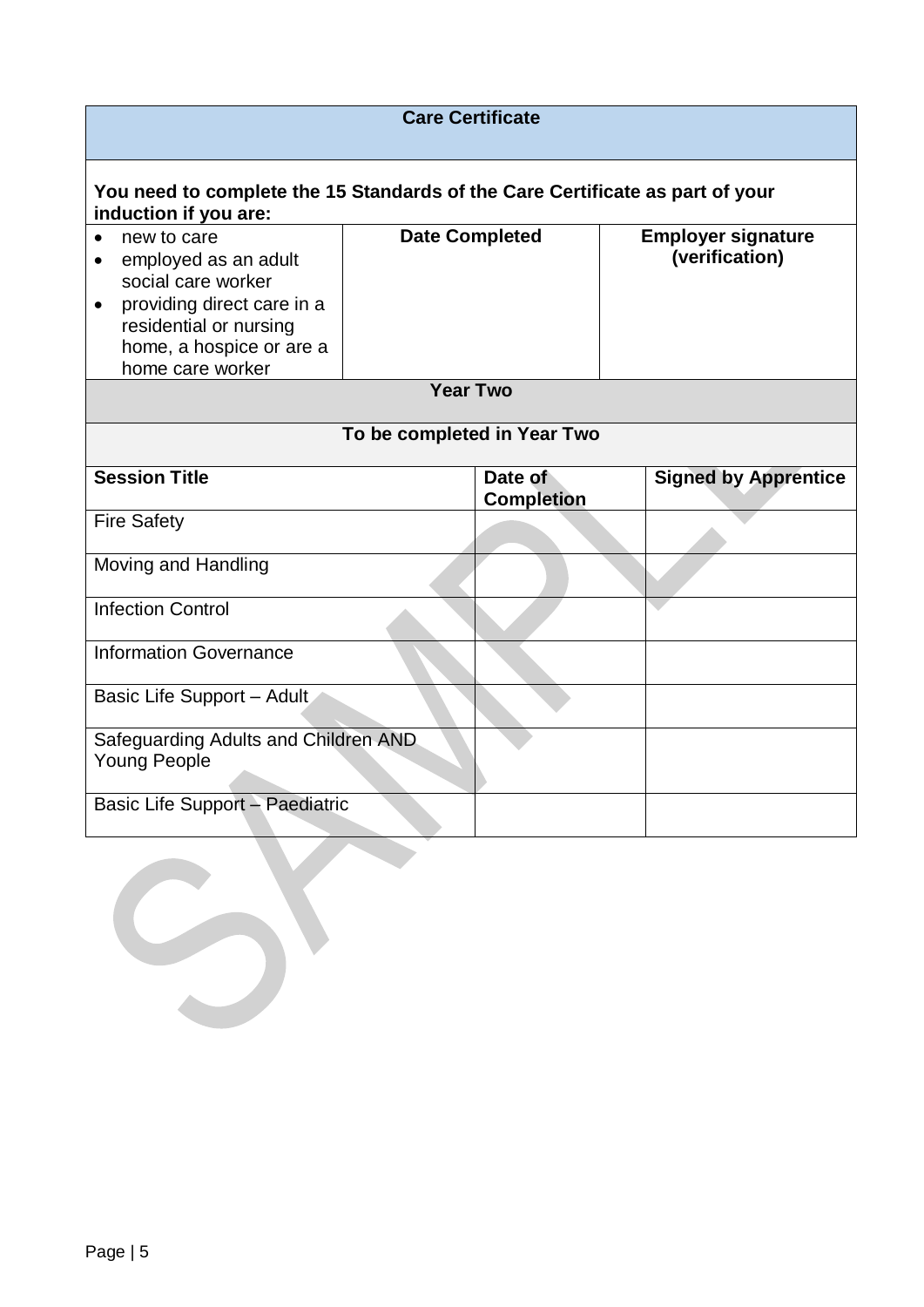#### **TABLE OF CONTENTS**

#### **The OAR document contains**:

- A summary of each placement
- Practice Assessor checklist/comments
- Progression statements

#### **Guidelines for OAR**

#### **Apprentice**

- The Ongoing Achievement Record (OAR) summarises your achievements in each placement and with the Practice Assessment Documents (PADs) provides a comprehensive record of professional development and performance in practice.
- The purpose of this document is to provide evidence from Practice Assessor to Practice Assessor regarding your progress, highlighting any areas for development throughout the programme. Your Practice Assessor and Academic Assessor must have access to this document at all times during your placement and it should be made available on request. It is your responsibility to ensure it is completed on each placement.

#### **Workplace/ Placement or Spoke Supervisor**

As a Supervisor you can use the OAR to review achievements and progress to date and identify additional learning opportunities to support apprentice development and learning.

#### **Practice Assessor**

• As a Practice Assessor this document provides you with information regarding the apprentice's progress. This allows areas for development to be identified from previous placements. It is your responsibility to ensure that each Placement record is completed and the Progression Statement at the end of the PAD is signed.

#### **Academic Assessor**

• As the Academic Assessor you work in partnership with the Practice Assessor in relation to apprentice achievement in practice. The Academic Assessor confirms apprentice completion and recommends the apprentice for progression for each part of the programme.

#### **Apprenticeship Workplace Supervisor (CCN staff who visit for your progress reviews)**

• As an Apprenticeship Workplace Supervisor your role is to meet with the apprentice in practice 3 times a year and to review the apprentices' progress to date. Your role is primarily one of support for the apprentice, ensuring that they are meeting their proficiencies for that stage of the programme. You won't be required to make any formal assessments of the apprentice but may liaise with Workplace supervisors and or assessors to discuss the apprentices' learning and progression.

#### **Terminology**

Throughout the document the term apprentice or trainee nursing associate (TNA) is used as agreed with the NMC.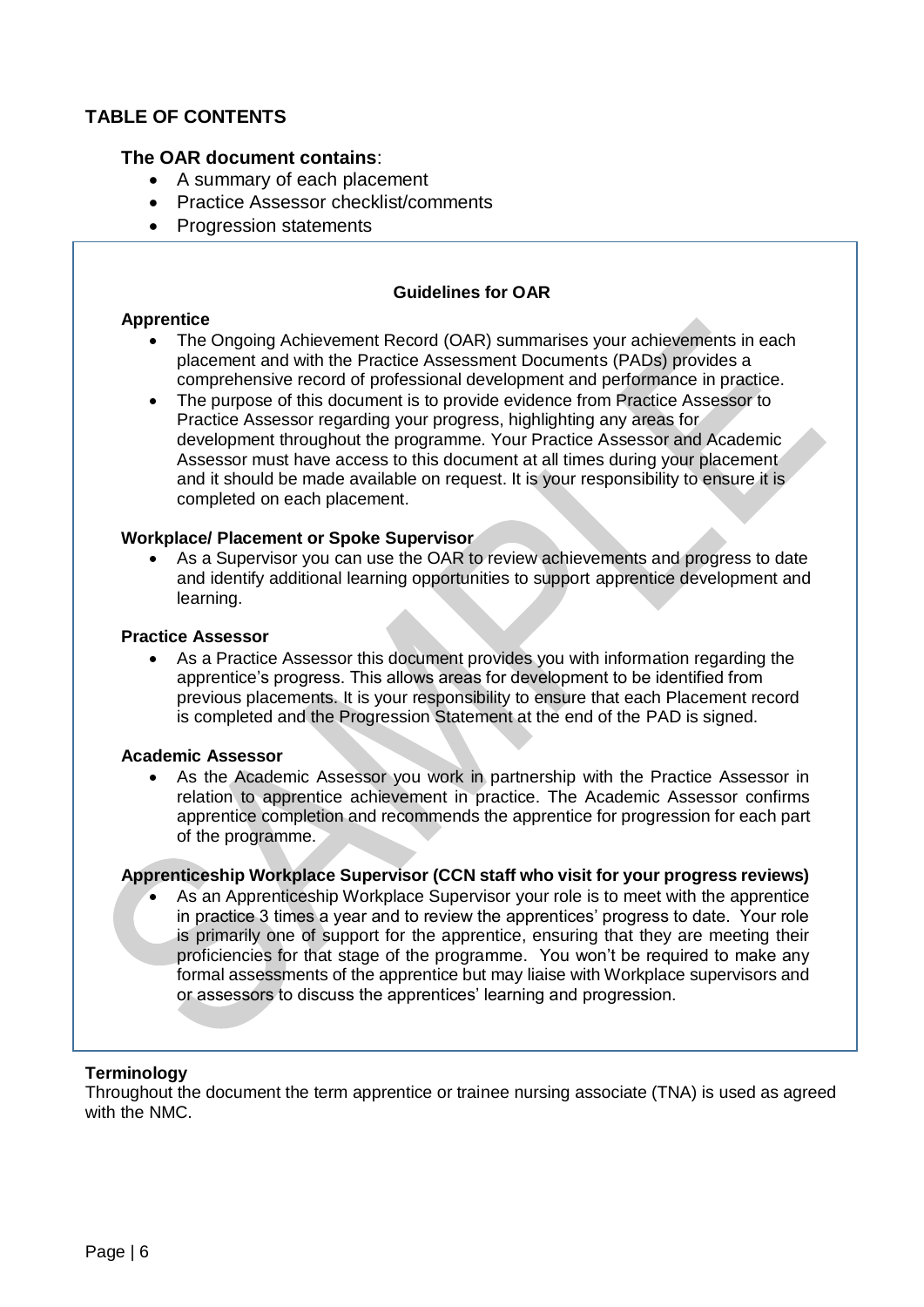#### **Protected learning time**

Organisations must ensure that nursing associate students have protected learning time in line with one of these two options (NMC 2018) – **Option B applies to you.** Option A: nursing associate students are supernumerary when they are learning in practice

Option B: nursing associate students who are on work-placed learning routes:

- are released for at least 20 percent of the programme for academic study
- are released for at least 20 percent of the programme time, which is assured protected learning time in external practice placements, enabling them to develop the breadth of experience required for a generic role, and
- protected learning time must be assured for the remainder of the required programme hours.

 $\mathcal{A}$  .

## *For more information please see page 15 onwards in this OAR.*

*Apprentices must ensure that they meet their responsibilities with regard to gaining consent from service users.*

| <b>Apprentice Details</b>                                                                                                                                                                                                               |
|-----------------------------------------------------------------------------------------------------------------------------------------------------------------------------------------------------------------------------------------|
| I understand that this record may be reviewed by my practice supervisors, practice assessor, the<br>course director, the link lecturer, including termly apprenticeship reviews whilst I am attending<br>placements or in my workplace. |
| Signature of<br>Apprentice.<br>∩ate                                                                                                                                                                                                     |
|                                                                                                                                                                                                                                         |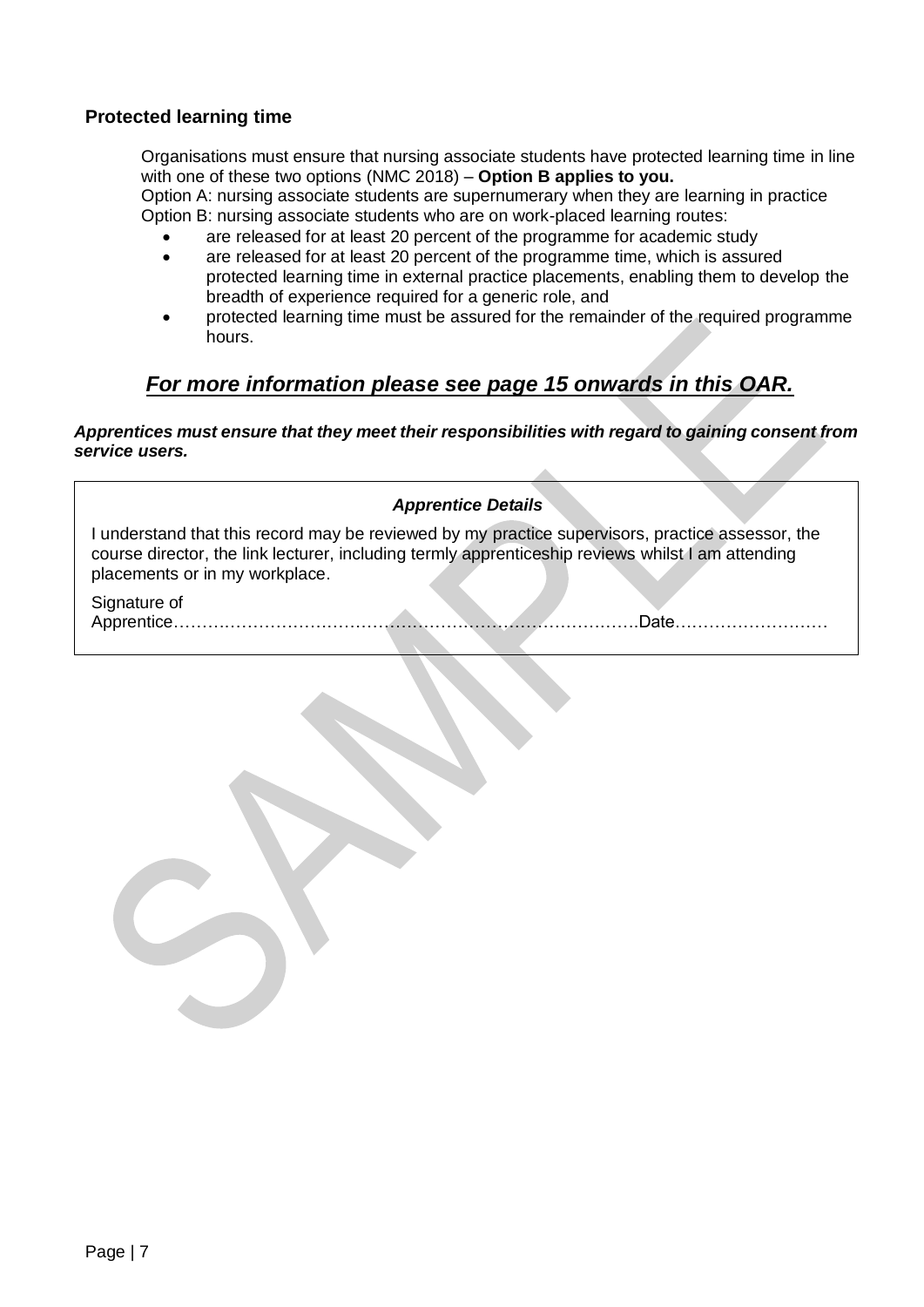## **PAD 1 - PLACEMENT 1 To be completed by the Practice Assessor** Organisation/Placement provider: Name of Practice Area: Type of Experience: Telephone/email contacts: Start date: End date: No. of hours allocated: Summary of apprentice's strengths and areas for further development Has the apprentice achieved the professional values? Has the apprentice achieved the agreed proficiencies? Has the apprentice achieved their agreed learning and development needs? Has the apprentice completed the required hours? Has an Action Plan been put in place? (if yes, see PAD document) **Yes/No Yes/No Yes/No Yes/No Yes/No** Apprentice name: (print name): Apprentice signature: Date: Print Placement Supervisor name:

Placement Supervisor signature: Date: Date: Date:

| Number of hours completed:                         | Outstanding hours:                                      |                         |
|----------------------------------------------------|---------------------------------------------------------|-------------------------|
|                                                    |                                                         |                         |
| Number of days of sickness:                        | Absence:                                                | Authorised/Unauthorised |
|                                                    |                                                         |                         |
|                                                    | Academic Assessor's Comments/Review of the PAD document |                         |
| (This can be completed following the final review) |                                                         |                         |
| Name:                                              |                                                         |                         |
|                                                    |                                                         |                         |
| Signature:                                         |                                                         | Date:                   |
|                                                    |                                                         |                         |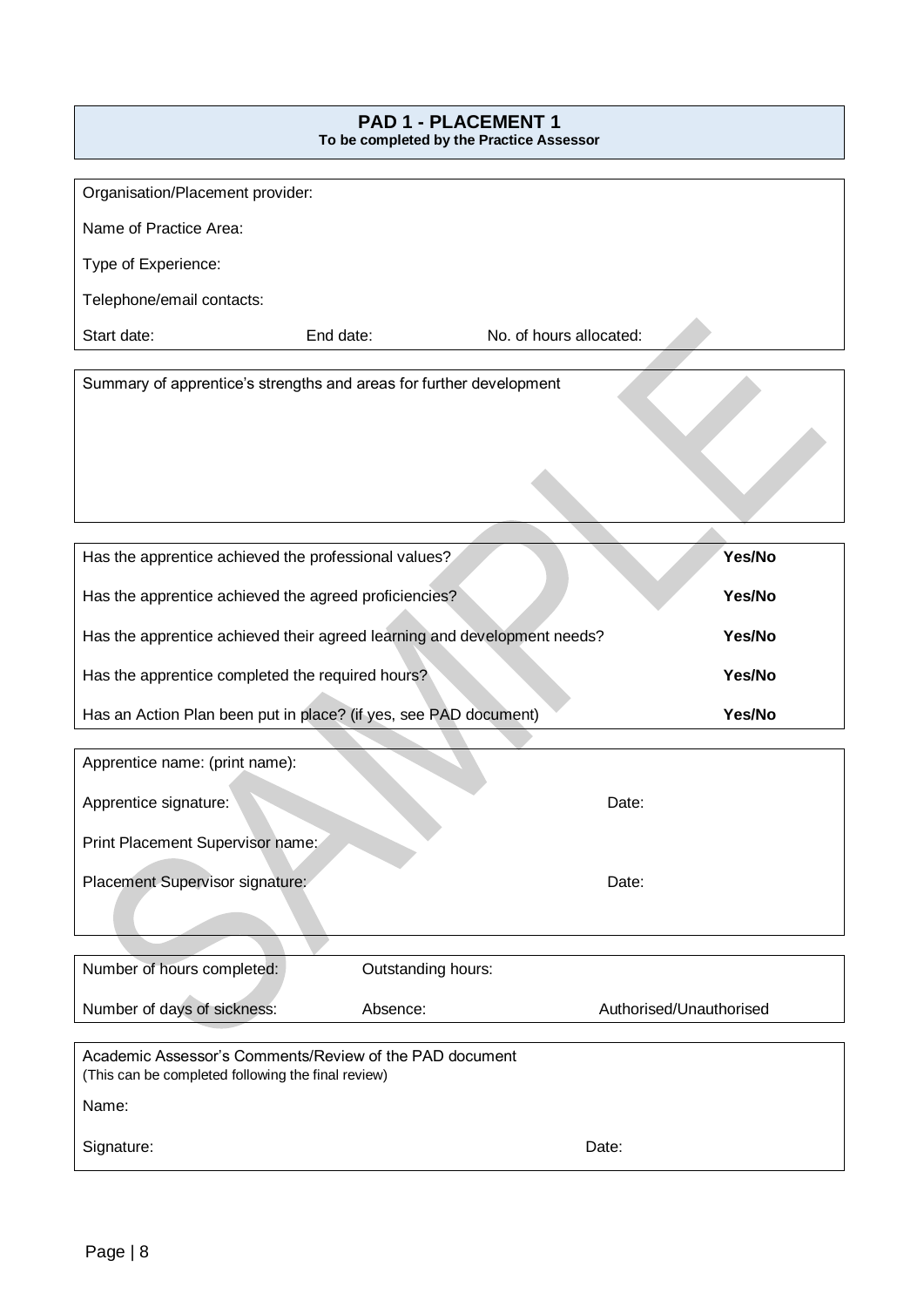#### **PAD 1 - PLACEMENT 2 To be completed by the Practice Assessor**

| Organisation/Placement provider: |                                                                          |                         |        |
|----------------------------------|--------------------------------------------------------------------------|-------------------------|--------|
| Name of Practice Area:           |                                                                          |                         |        |
| Type of Experience:              |                                                                          |                         |        |
| Telephone/email contacts:        |                                                                          |                         |        |
| Start date:                      | End date:                                                                | No. of hours allocated: |        |
|                                  |                                                                          |                         |        |
|                                  | Summary of apprentice's strengths and areas for further development      |                         |        |
|                                  | Has the apprentice achieved the professional values?                     |                         | Yes/No |
|                                  | Has the apprentice achieved the agreed proficiencies?                    |                         | Yes/No |
|                                  | Has the apprentice achieved their agreed learning and development needs? |                         | Yes/No |
|                                  | Has the apprentice completed the required hours?                         |                         | Yes/No |
|                                  | Has an Action Plan been put in place? (if yes, see PAD document)         |                         | Yes/No |

| Apprentice name: (print name):   |       |
|----------------------------------|-------|
| Apprentice signature:            | Date: |
| Print Placement Supervisor name: |       |
| Placement Supervisor signature:  | Date: |
|                                  |       |

| Number of hours completed:                                                                                    | Outstanding hours: |                         |
|---------------------------------------------------------------------------------------------------------------|--------------------|-------------------------|
| Number of days of sickness:                                                                                   | Absence:           | Authorised/Unauthorised |
|                                                                                                               |                    |                         |
| Academic Assessor's Comments/Review of the PAD document<br>(This can be completed following the final review) |                    |                         |
| Name:                                                                                                         |                    |                         |
| Signature:                                                                                                    |                    | Date:                   |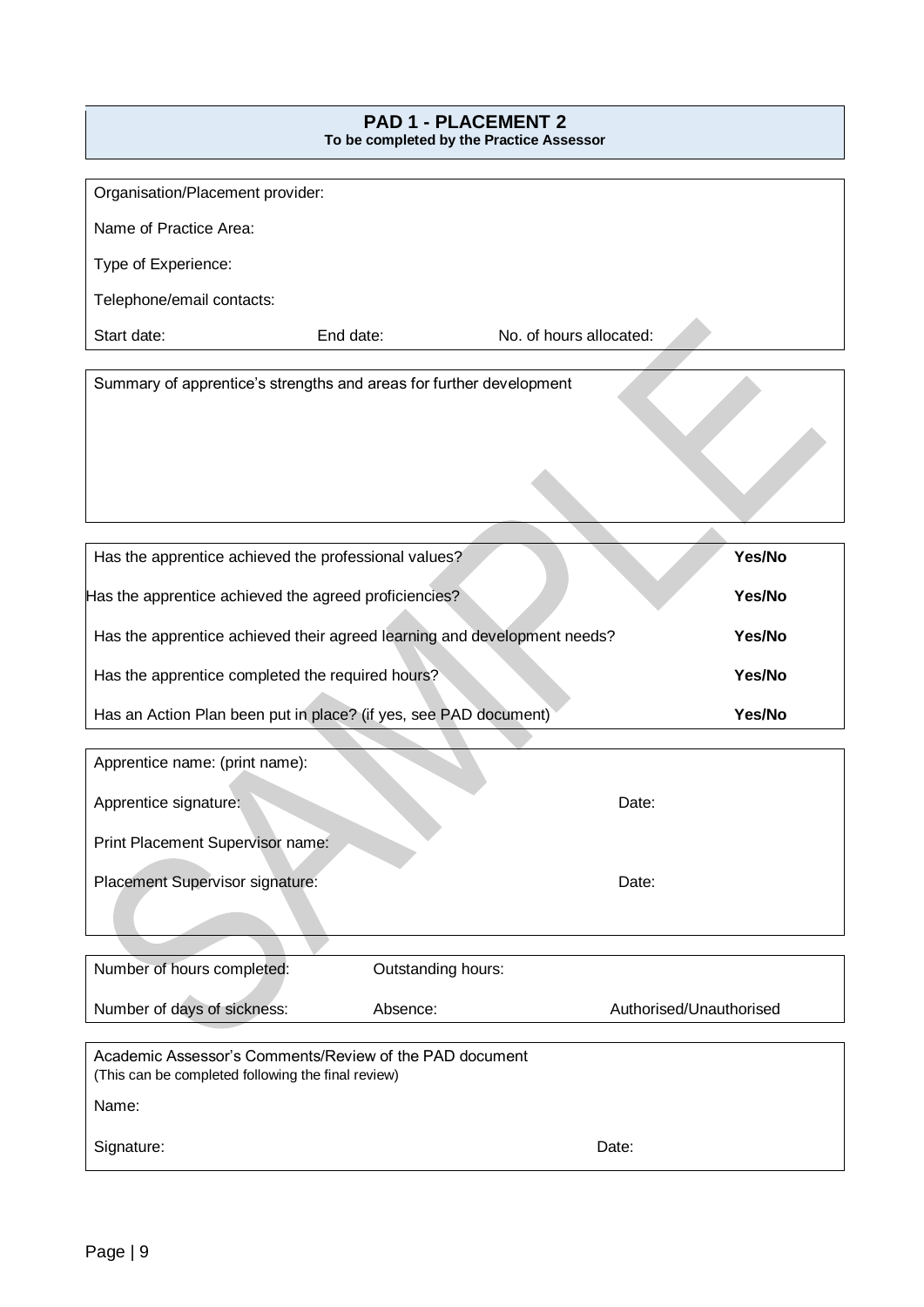| PAD 1 – Reassessment of Proficiencies (where applicable) |
|----------------------------------------------------------|
| To be completed by the Practice Assessor                 |

| Organisation/Placement provider:                                                                              |                    |                         |        |
|---------------------------------------------------------------------------------------------------------------|--------------------|-------------------------|--------|
| Name of Practice Area:                                                                                        |                    |                         |        |
| Type of Experience:                                                                                           |                    |                         |        |
| Telephone/email contacts:                                                                                     |                    |                         |        |
| Start date:                                                                                                   | End date:          | No. of hours allocated: |        |
| Summary of apprentice's strengths and areas for further development                                           |                    |                         |        |
|                                                                                                               |                    |                         |        |
|                                                                                                               |                    |                         |        |
|                                                                                                               |                    |                         |        |
|                                                                                                               |                    |                         |        |
|                                                                                                               |                    |                         |        |
| Has the apprentice achieved the professional values?                                                          |                    |                         | Yes/No |
| Has the apprentice achieved the agreed proficiencies?                                                         |                    |                         | Yes/No |
| Has the apprentice achieved their agreed learning and development needs?                                      |                    |                         | Yes/No |
| Has the apprentice completed the required hours?                                                              |                    |                         | Yes/No |
| Has an Action Plan been put in place? (if yes, see PAD document)                                              |                    |                         | Yes/No |
|                                                                                                               |                    |                         |        |
| Apprentice name: (print name):                                                                                |                    |                         |        |
| Apprentice signature:                                                                                         |                    | Date:                   |        |
| Print Practice Assessor name:                                                                                 |                    |                         |        |
|                                                                                                               |                    |                         |        |
| Practice Assessor's signature:                                                                                |                    | Date:                   |        |
| Number of hours completed:                                                                                    | Outstanding hours: |                         |        |
|                                                                                                               | Absence:           | Authorised/Unauthorised |        |
| Number of days of sickness:                                                                                   |                    |                         |        |
| Academic Assessor's Comments/Review of the PAD document<br>(This can be completed following the final review) |                    |                         |        |
| Name:                                                                                                         |                    |                         |        |
| Signature:                                                                                                    |                    | Date:                   |        |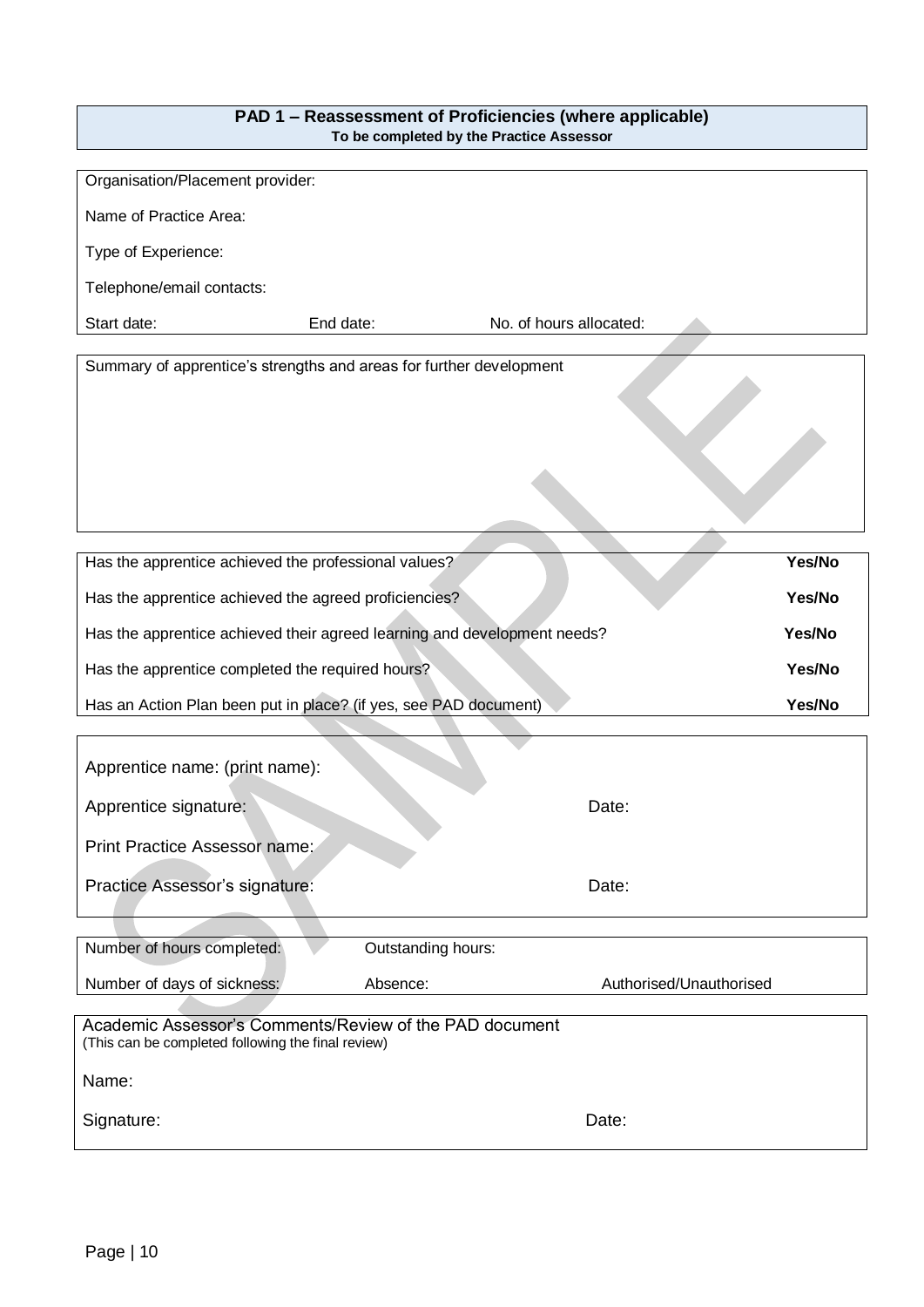#### **End of PAD 1 To be completed by the Practice Assessor and Academic Assessor**

| <b>Practice Assessor:</b>                                                                                                                                                      |           |  |  |
|--------------------------------------------------------------------------------------------------------------------------------------------------------------------------------|-----------|--|--|
| In addition to the achievement of professional values and proficiencies                                                                                                        |           |  |  |
| Has the student achieved additional proficiencies in PAD 1 (if required)                                                                                                       | Yes/No/NA |  |  |
| Has the apprentice achieved the Episode of Care?                                                                                                                               | Yes/No    |  |  |
| Has the apprentice achieved Medicines Management?                                                                                                                              | Yes/No    |  |  |
| I confirm that I have been in communication with the Academic Assessor regarding the<br>apprentice's performance and achievement.                                              |           |  |  |
| I confirm that the apprentice has participated in care (with guidance), achieved all the requirements of<br>PAD 1 and is performing with increasing confidence and competence. |           |  |  |
| Practice Assessor: (print name below)                                                                                                                                          |           |  |  |
| <b>Practice Assessor's signature:</b>                                                                                                                                          | Date:     |  |  |
| I recommend that the apprentice can progress to PAD 2.                                                                                                                         |           |  |  |
| Academic Assessor: (print name below)                                                                                                                                          |           |  |  |
| <b>Academic Assessor's signature:</b>                                                                                                                                          | Date:     |  |  |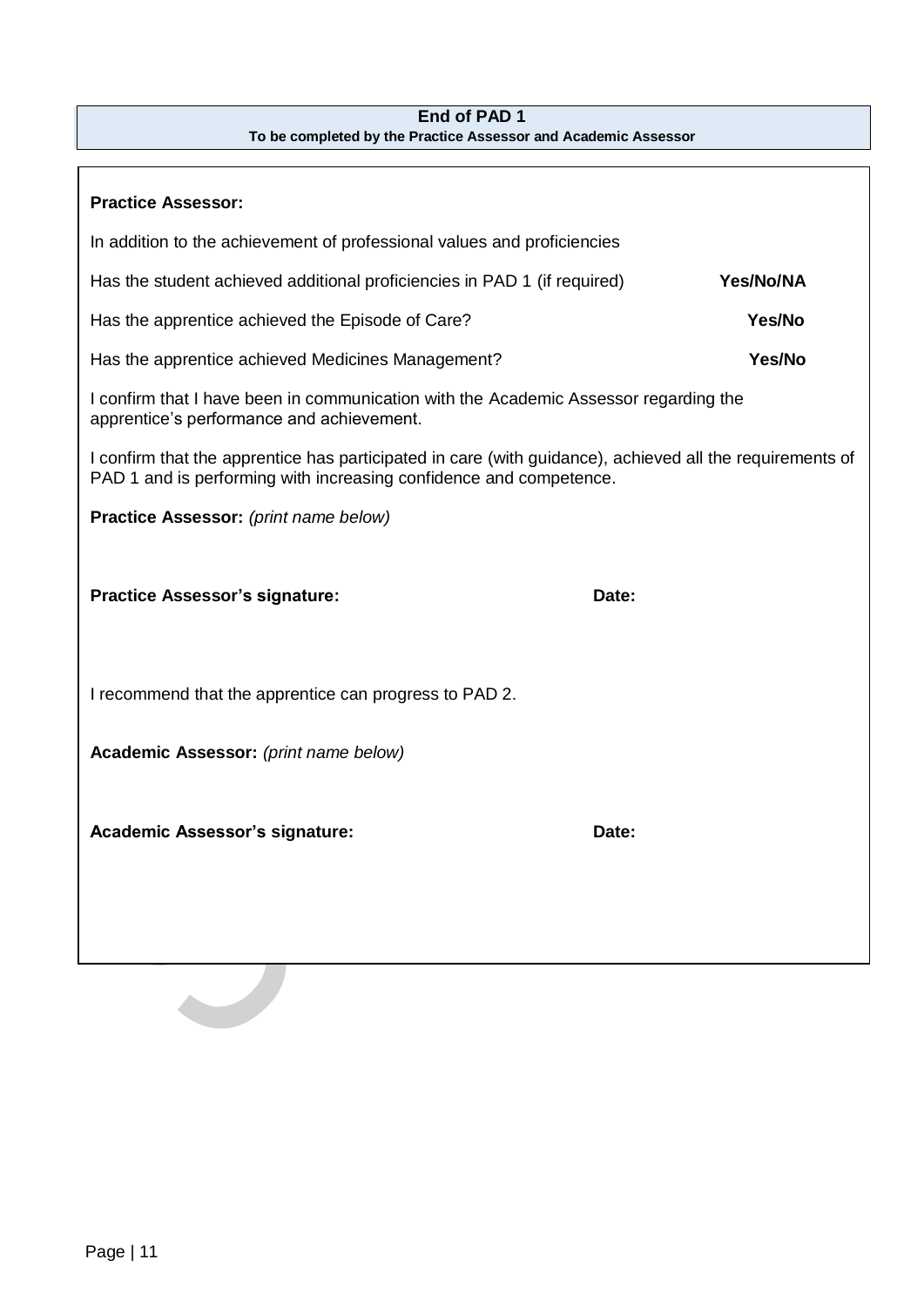| PAD 2 - PLACEMENT 1<br>To be completed by the Practice Assessor                                               |                    |                         |        |  |  |  |  |  |
|---------------------------------------------------------------------------------------------------------------|--------------------|-------------------------|--------|--|--|--|--|--|
|                                                                                                               |                    |                         |        |  |  |  |  |  |
| Organisation/Placement provider:                                                                              |                    |                         |        |  |  |  |  |  |
| Name of Practice Area:                                                                                        |                    |                         |        |  |  |  |  |  |
| Type of Experience:                                                                                           |                    |                         |        |  |  |  |  |  |
| Telephone/email contacts:                                                                                     |                    |                         |        |  |  |  |  |  |
| Start date:<br>End date:                                                                                      |                    | No. of hours allocated: |        |  |  |  |  |  |
| Summary of apprentice's strengths and areas for further development                                           |                    |                         |        |  |  |  |  |  |
|                                                                                                               |                    |                         |        |  |  |  |  |  |
| Has the apprentice achieved the professional values?                                                          |                    |                         | Yes/No |  |  |  |  |  |
| Has the apprentice achieved the agreed proficiencies?                                                         |                    |                         | Yes/No |  |  |  |  |  |
| Has the apprentice achieved their agreed learning and development needs?                                      |                    |                         | Yes/No |  |  |  |  |  |
| Has the apprentice completed the required hours?                                                              |                    |                         | Yes/No |  |  |  |  |  |
| Has an Action Plan been put in place? (if yes, see PAD document)                                              |                    |                         | Yes/No |  |  |  |  |  |
|                                                                                                               |                    |                         |        |  |  |  |  |  |
| Apprentice name: (print name):                                                                                |                    |                         |        |  |  |  |  |  |
| Apprentice signature:                                                                                         |                    | Date:                   |        |  |  |  |  |  |
| Print Placement Supervisor name:                                                                              |                    |                         |        |  |  |  |  |  |
| <b>Placement Supervisor signature:</b>                                                                        |                    | Date:                   |        |  |  |  |  |  |
| Number of hours completed:                                                                                    | Outstanding hours: |                         |        |  |  |  |  |  |
| Number of days of sickness:                                                                                   | Absence:           | Authorised/Unauthorised |        |  |  |  |  |  |
| Academic Assessor's Comments/Review of the PAD document<br>(This can be completed following the final review) |                    |                         |        |  |  |  |  |  |
| Name:                                                                                                         |                    |                         |        |  |  |  |  |  |
| Signature:                                                                                                    |                    | Date:                   |        |  |  |  |  |  |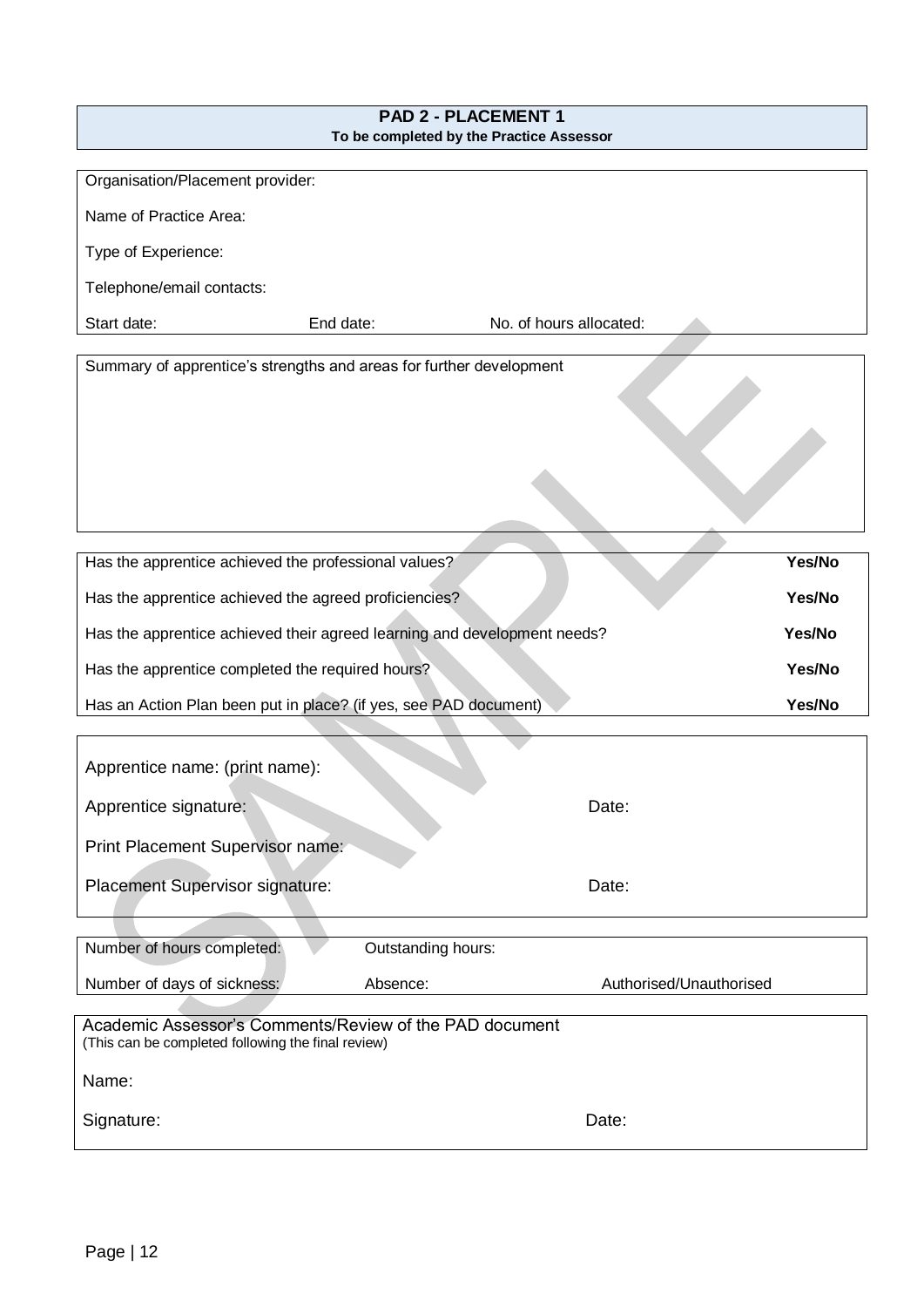| PAD 2 – Reassessment of Proficiencies (where applicable) |
|----------------------------------------------------------|
| To be completed by the Practice Assessor                 |

| Organisation/Placement provider:                                         |                    |                         |        |
|--------------------------------------------------------------------------|--------------------|-------------------------|--------|
| Name of Practice Area:                                                   |                    |                         |        |
| Type of Experience:                                                      |                    |                         |        |
| Telephone/email contacts:                                                |                    |                         |        |
| Start date:                                                              | End date:          | No. of hours allocated: |        |
| Summary of apprentice's strengths and areas for further development      |                    |                         |        |
|                                                                          |                    |                         |        |
|                                                                          |                    |                         |        |
|                                                                          |                    |                         |        |
|                                                                          |                    |                         |        |
|                                                                          |                    |                         |        |
| Has the apprentice achieved the professional values?                     |                    |                         | Yes/No |
| Has the apprentice achieved the agreed proficiencies?                    |                    |                         | Yes/No |
| Has the apprentice achieved their agreed learning and development needs? |                    |                         | Yes/No |
| Has the apprentice completed the required hours?                         |                    |                         | Yes/No |
| Has an Action Plan been put in place? (if yes, see PAD document)         |                    |                         | Yes/No |
|                                                                          |                    |                         |        |
| Apprentice name: (print name):                                           |                    |                         |        |
| Apprentice signature:                                                    |                    | Date:                   |        |
| Print Placement Supervisor name:                                         |                    |                         |        |
| Placement Supervisor signature:                                          |                    | Date:                   |        |
|                                                                          |                    |                         |        |
| Number of hours completed:                                               | Outstanding hours: |                         |        |
| Number of days of sickness:                                              | Absence:           | Authorised/Unauthorised |        |
| Academic Assessor's Comments/Review of the PAD document                  |                    |                         |        |
| (This can be completed following the final review)                       |                    |                         |        |
| Name:                                                                    |                    |                         |        |
| Signature:                                                               |                    | Date:                   |        |
|                                                                          |                    |                         |        |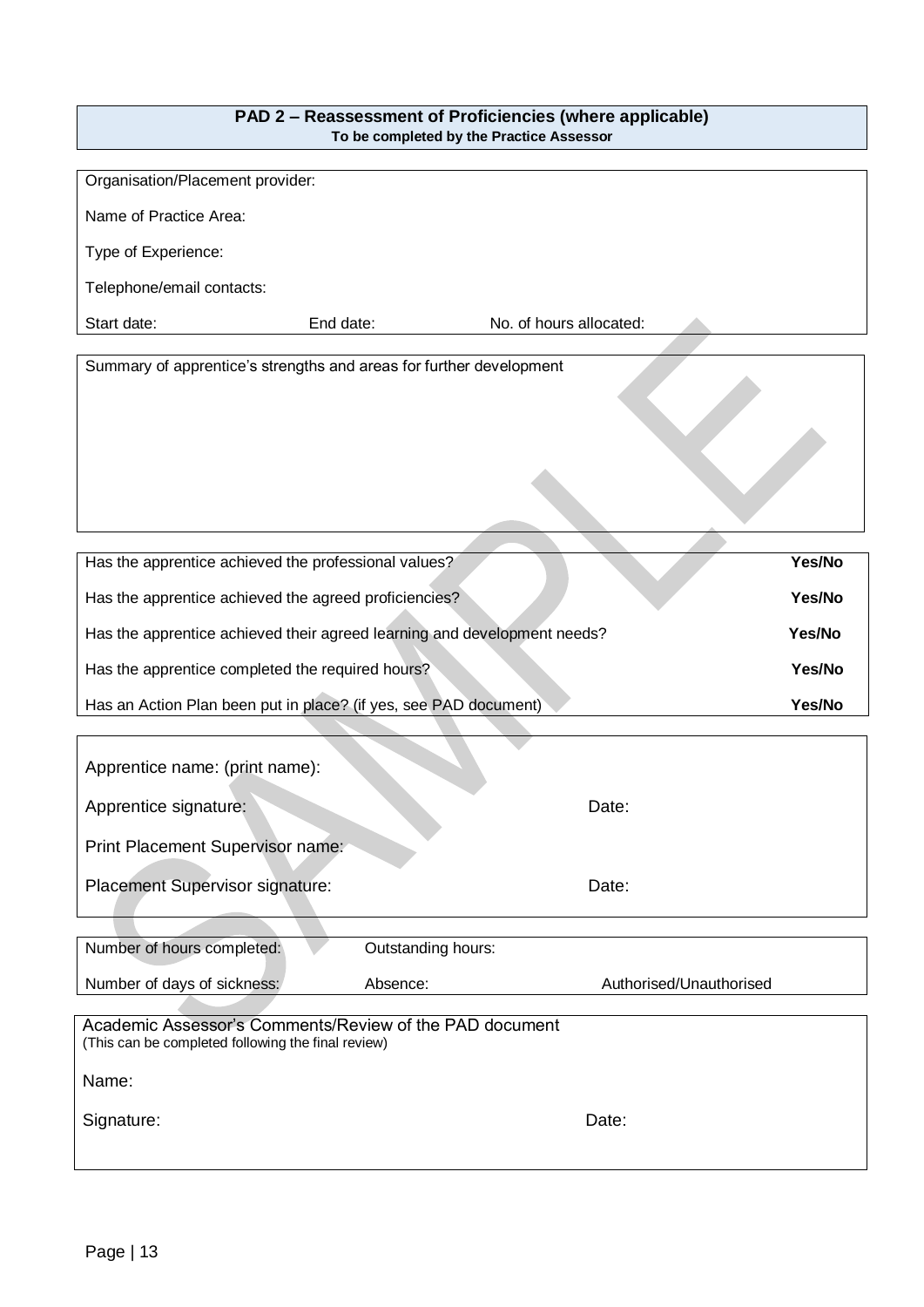#### **End of PAD 2 To be completed by the Practice Assessor and Academic Assessor**

| <b>Practice Assessor:</b>                                                                                                                                                                                                                                                                                                                             |           |  |  |  |  |  |  |  |
|-------------------------------------------------------------------------------------------------------------------------------------------------------------------------------------------------------------------------------------------------------------------------------------------------------------------------------------------------------|-----------|--|--|--|--|--|--|--|
| In addition to the achievement of professional values and proficiencies                                                                                                                                                                                                                                                                               |           |  |  |  |  |  |  |  |
| Has the student achieved any outstanding proficiencies from PAD 1                                                                                                                                                                                                                                                                                     | Yes/No/NA |  |  |  |  |  |  |  |
| Has the apprentice achieved the Episode of Care 1?                                                                                                                                                                                                                                                                                                    | Yes/No    |  |  |  |  |  |  |  |
| Has the apprentice achieved the Episode of Care 2?                                                                                                                                                                                                                                                                                                    | Yes/No    |  |  |  |  |  |  |  |
| Has the apprentice achieved Medicines Management?                                                                                                                                                                                                                                                                                                     | Yes/No    |  |  |  |  |  |  |  |
| I confirm that I have been in communication with the Academic Assessor regarding the<br>apprentice's performance and achievement.                                                                                                                                                                                                                     |           |  |  |  |  |  |  |  |
| I confirm that the apprentice is practising independently with minimal supervision, achieved all the<br>requirements of PAD2 and provides and monitors care with increasing knowledge, skills and<br>confidence.                                                                                                                                      |           |  |  |  |  |  |  |  |
| Practice Assessor: (print name below)                                                                                                                                                                                                                                                                                                                 |           |  |  |  |  |  |  |  |
| <b>Practice Assessor (Signature):</b><br>Date:                                                                                                                                                                                                                                                                                                        |           |  |  |  |  |  |  |  |
|                                                                                                                                                                                                                                                                                                                                                       |           |  |  |  |  |  |  |  |
|                                                                                                                                                                                                                                                                                                                                                       |           |  |  |  |  |  |  |  |
| I have reviewed the assessment documentation and can confirm the apprentice has been assessed<br>by the Practice Assessor as fit to practice safely and effectively with minimal supervision and I<br>recommend the apprentice for progression to the Nursing and Midwifery Council Nursing Associate<br>part of the register for the United Kingdom. |           |  |  |  |  |  |  |  |
| Apprentice Name: (print name)                                                                                                                                                                                                                                                                                                                         |           |  |  |  |  |  |  |  |
|                                                                                                                                                                                                                                                                                                                                                       |           |  |  |  |  |  |  |  |

**Academic Assessor:** *(print name below)*

Academic Assessor's signature: Date: Date: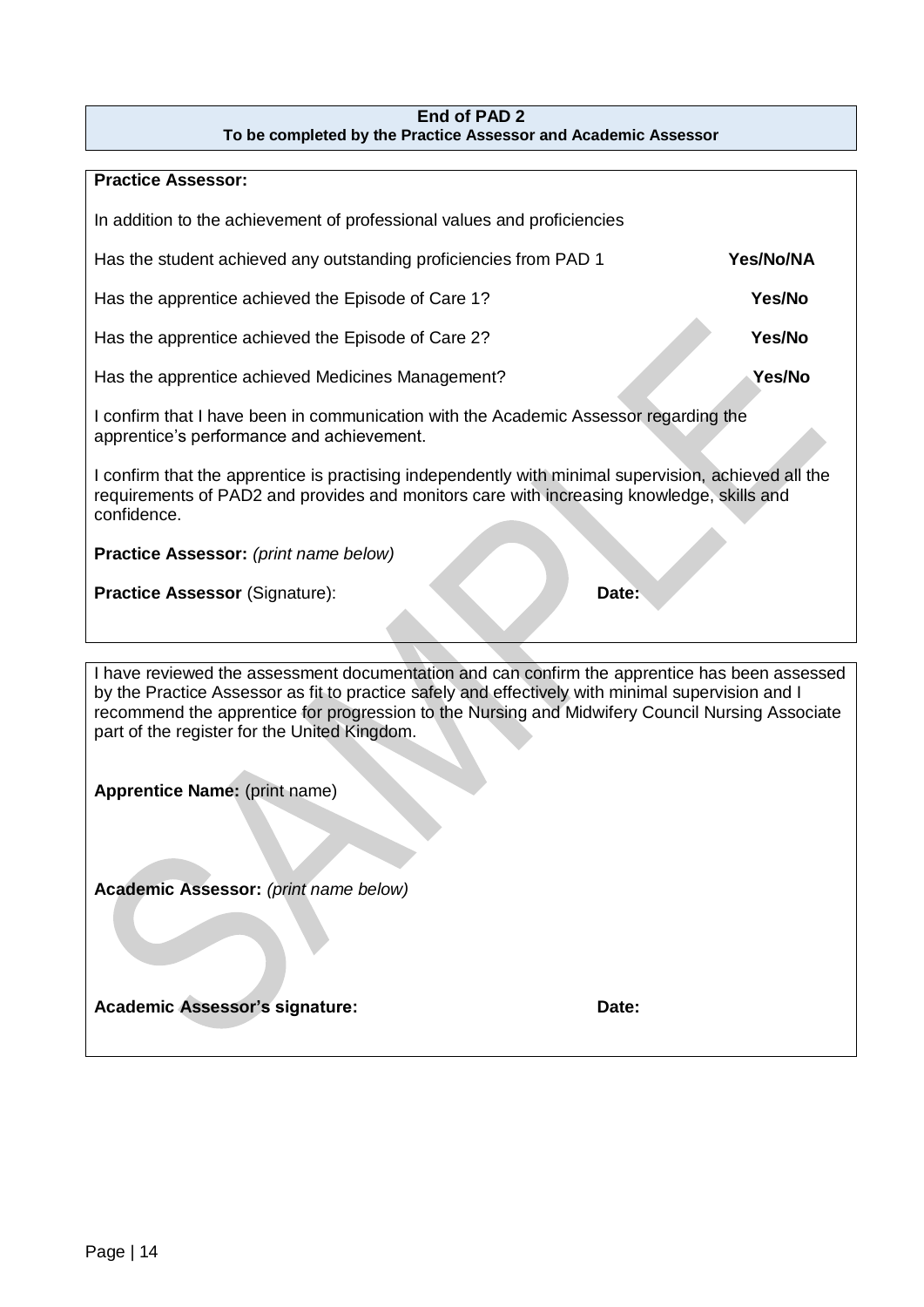#### **Protected Learning Time**

"Protected learning time is defined as time in a health or care setting during which students are learning and are supported to learn." (NMC, 2018) access via [https://www.nmc.org.uk/globalassets/sitedocuments/education-standards/nursing-associates](https://www.nmc.org.uk/globalassets/sitedocuments/education-standards/nursing-associates-protected-learning-time-supporting-information.pdf)[protected-learning-time-supporting-information.pdf](https://www.nmc.org.uk/globalassets/sitedocuments/education-standards/nursing-associates-protected-learning-time-supporting-information.pdf)

This protected learning time will support you in leaning new knowledge, skills and behaviours. Protected learning time can be achieved via a range of learning experiences and activities, so that apprentices develop their confidence, competence and resilience, and integrate theoretical and practice/workplace learning and its application in their home workplace. This can be realised in many ways though a combination of working together with your supervisor or practice assessor, through reflection, coaching, not just through study time.

Careful checks of your protected learning time will be undertaken to make sure you are having appropriate protected learning time opportunities:

• Make sure you very regularly log your Protected Learning Time in the Learning Log at the back of your Ongoing Record of Achievement (OAR).

Record the protected learning time you have had on the timesheets in your Practice Assessment Document (PAD) which specifically record work-based protected learning time; your Workplace Supervisor will need to countersign (verify) these on an ongoing basis.

The termly apprenticeship progress reviews will include a review and check of your learning hours including protected learning time to make sure you are on track.

• All practice documentation (the PAD and OAR) including the programme hours you have achieved will be reviewed by the Academic Assessor towards the end of each part of the programme checking you are ready to progress from year 1 to year 2 and through the Gateway to the Apprenticeship End Point assessment.

#### *This is separate from the supernumerary hours undertaken on placement and the 'off the job training' when you attend CCN and UEA and is undertaken when you are in your home workplace.*

#### **Please record and review this very regularly with your Workplace Supervisor, Practice Assessor and during progress reviews.**

See the Protected Learning Time leaflet and narrated screen cast **-** TNAs access this via the UEA Nursing Associate Blackboard© site and all supervisors and assessors access this via the UEA Mentors and Practice Educators website <http://www.uea.ac.uk/foh/mpe/apprenticeship>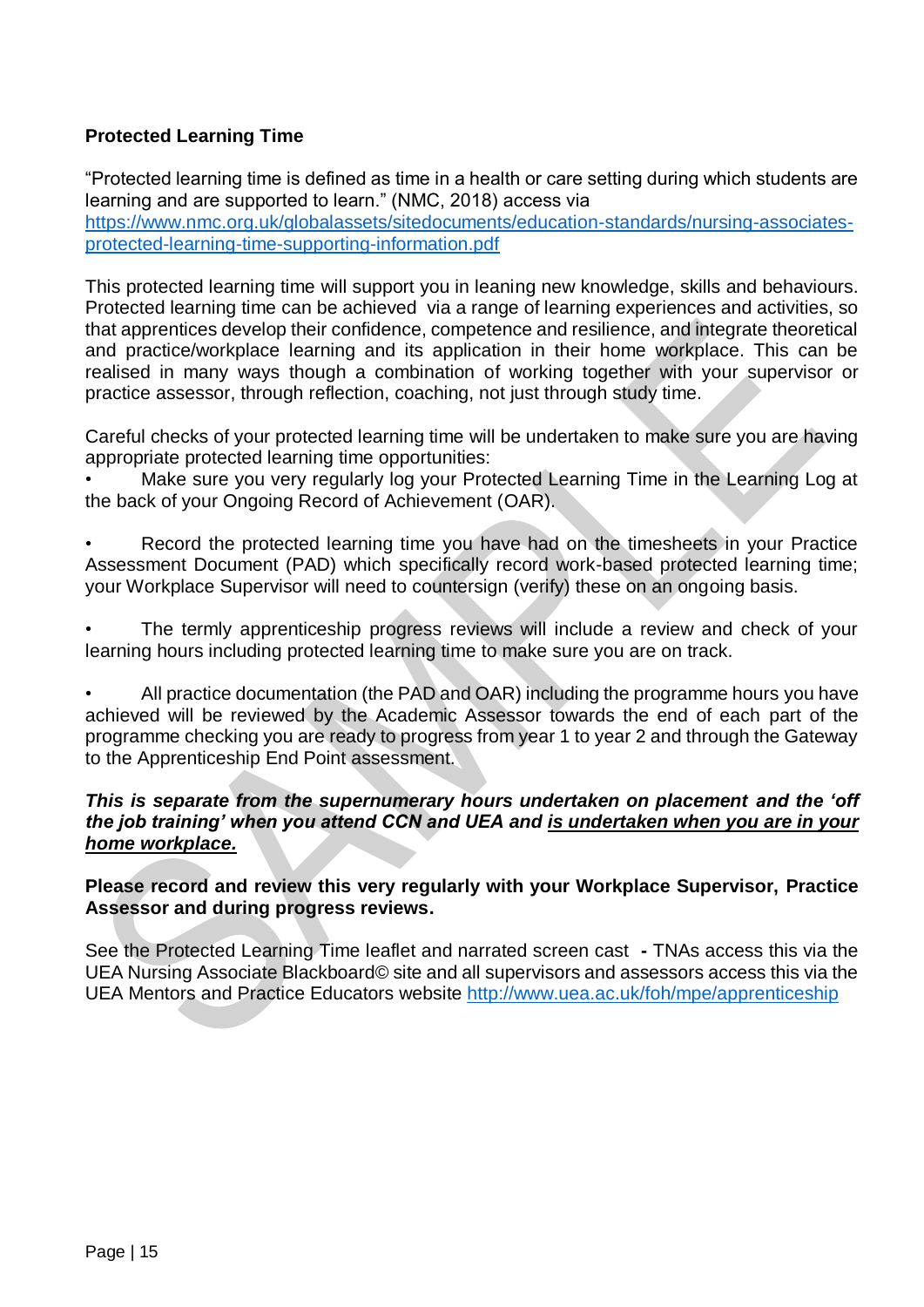Protected learning time is likely to include the following (this is not an exhaustive list):

| <b>Examples:</b>                                                                                                         |
|--------------------------------------------------------------------------------------------------------------------------|
| Coaching time/clinical supervision sessions                                                                              |
| Facilitated opportunities to access and use learning resources                                                           |
| Following the patient journey                                                                                            |
| Formative observed episode of care or medicines management with feedback                                                 |
| Learning support - time writing assignments/evidence, uploading work to portfolio or<br>assessments, reflective journals |
| Meetings, feedback and progress reviews with your Workplace Supervisor                                                   |
| Observation of your practice by your Workplace Supervisor and/or Practice Assessor                                       |
| One to one time with a service user, resident, carer or patient                                                          |
| Online training (e.g. eLearning for Health modules; Edward Jenner Programme)                                             |
| Progress reviews                                                                                                         |
| Reflection on experiences/incidents/debriefing                                                                           |
| Shadowing / Buddying                                                                                                     |
| Study time                                                                                                               |
| Teaching sessions in the department/ward/service                                                                         |
| Visits to other departments / branches of organisation                                                                   |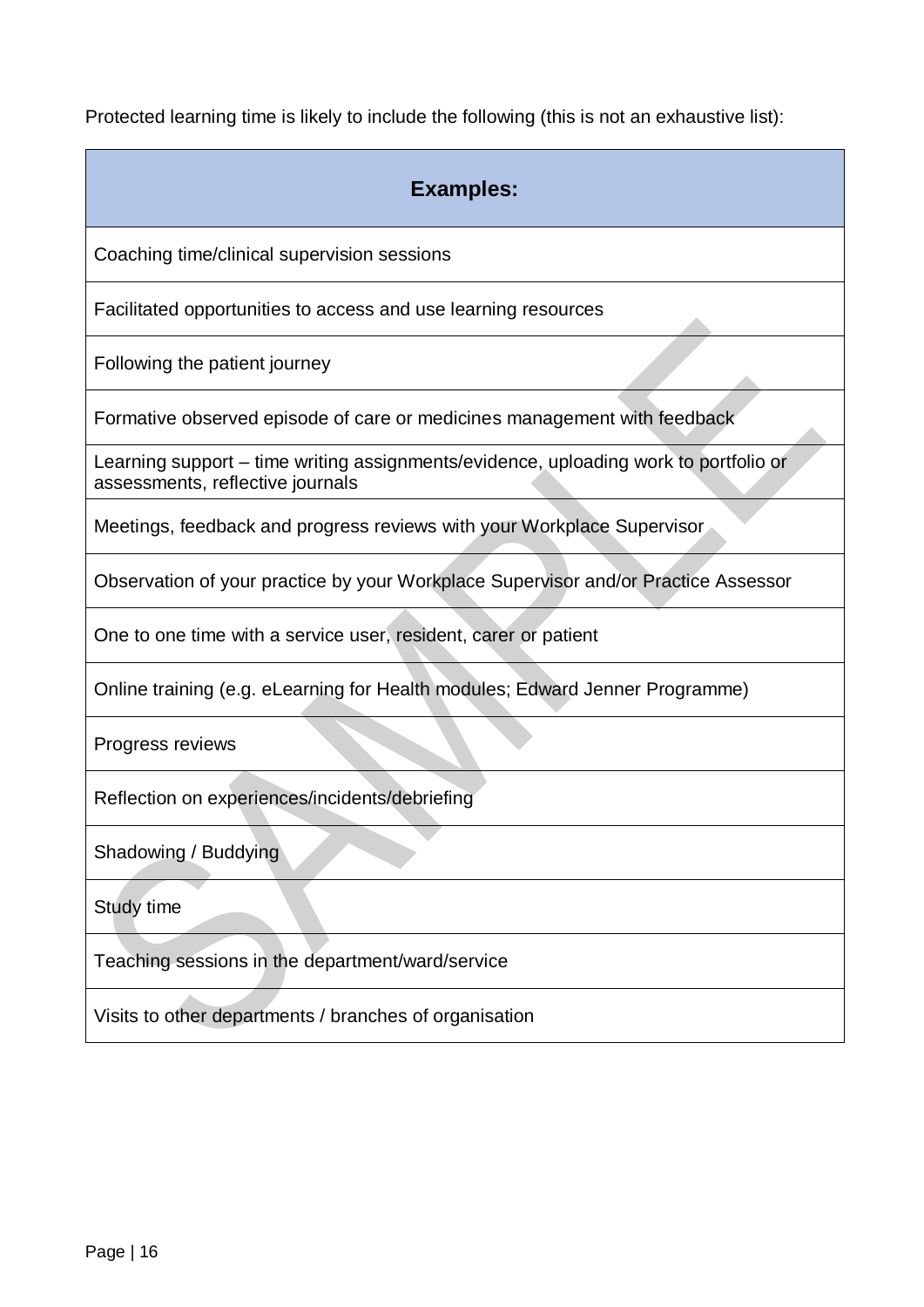#### **Workplace Supervision and Protected Learning Time Log:**

**This should be about 15 hours a week when you are in your home workplace (you need to have accrued 1044 hours of protected learning time by the end of your program)**

Please log all:

- Meetings/ contacts with your Workplace Supervisor- (**N.B. this does NOT include formal termly apprenticeship reviews)** and informal and ad hoc feedback and review sessions (e.g. debrief after patient care)
- Feedback Sessions with your Workplace Supervisor

It is suggested that there is at least 1 entry made a day when you are in your 'home' base.



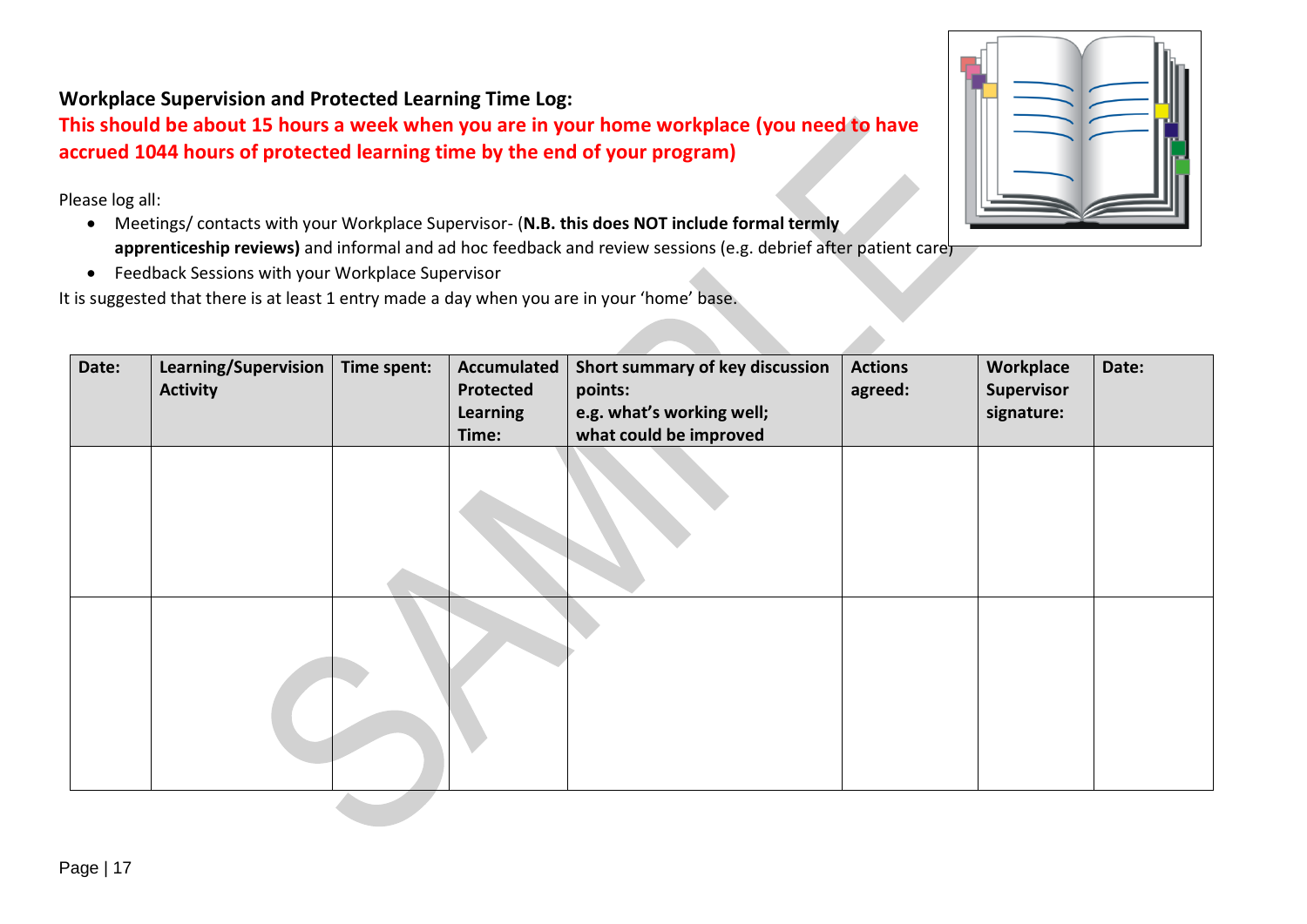| Date: | <b>Methods (face to</b><br>face, phone, email,<br>Skype): | Time spent: | <b>Accumulated</b><br>Protected<br>Learning<br>Time: | Short summary of key discussion<br>points:<br>e.g. what's working well;<br>what could be improved | <b>Actions</b><br>agreed: | Workplace<br>Supervisor<br>signature: | <b>TNA</b><br>signature: |
|-------|-----------------------------------------------------------|-------------|------------------------------------------------------|---------------------------------------------------------------------------------------------------|---------------------------|---------------------------------------|--------------------------|
|       |                                                           |             |                                                      |                                                                                                   |                           |                                       |                          |
|       |                                                           |             |                                                      |                                                                                                   |                           |                                       |                          |
|       |                                                           |             |                                                      |                                                                                                   |                           |                                       |                          |
|       |                                                           |             |                                                      |                                                                                                   |                           |                                       |                          |
|       |                                                           |             |                                                      |                                                                                                   |                           |                                       |                          |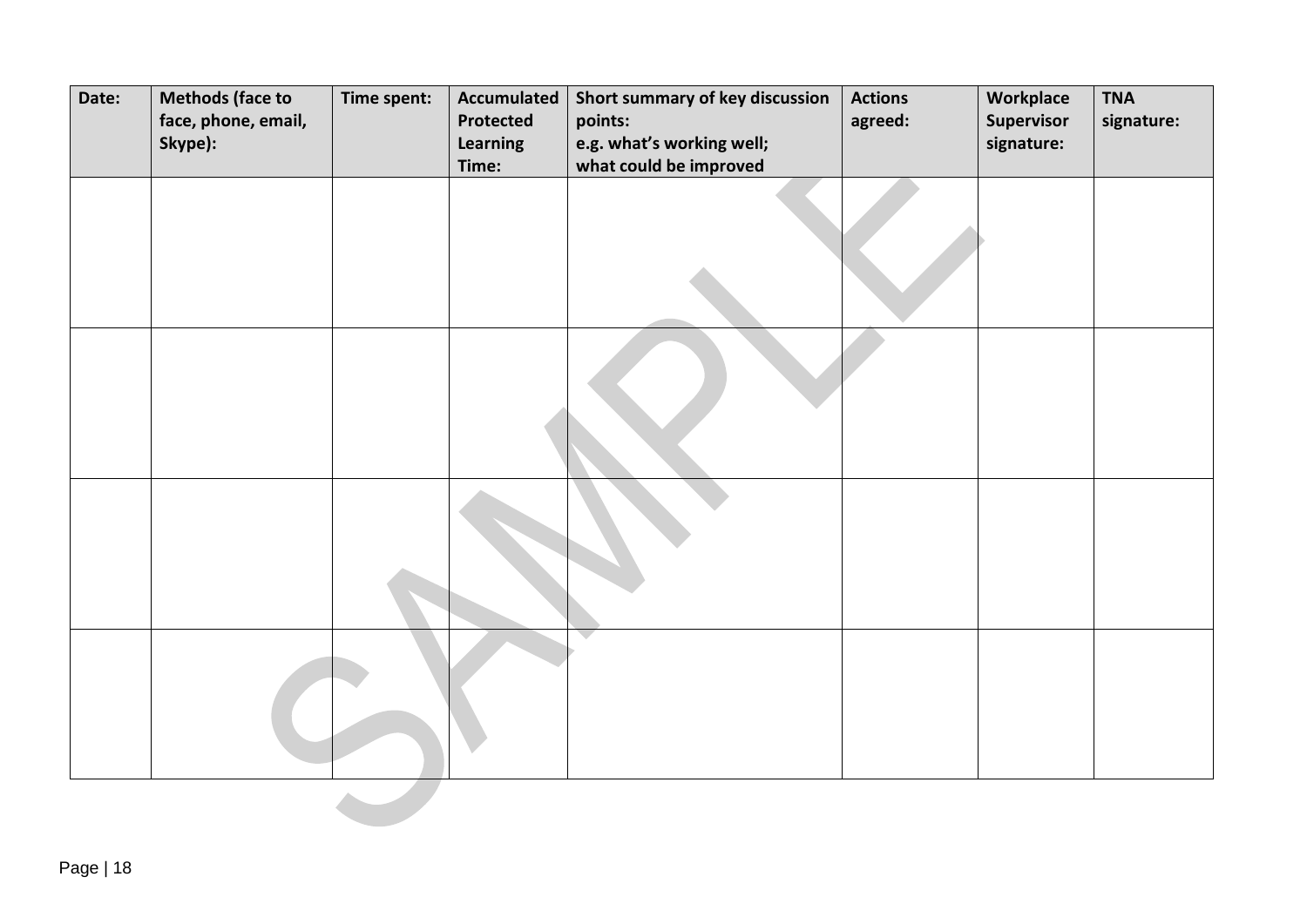| Date: | <b>Methods (face to</b><br>face, phone, email,<br>Skype): | Time spent: | <b>Accumulated</b><br>Protected<br>Learning<br>Time: | Short summary of key discussion<br>points:<br>e.g. what's working well;<br>what could be improved | <b>Actions</b><br>agreed: | Workplace<br>Supervisor<br>signature: | <b>TNA</b><br>signature: |
|-------|-----------------------------------------------------------|-------------|------------------------------------------------------|---------------------------------------------------------------------------------------------------|---------------------------|---------------------------------------|--------------------------|
|       |                                                           |             |                                                      |                                                                                                   |                           |                                       |                          |
|       |                                                           |             |                                                      |                                                                                                   |                           |                                       |                          |
|       |                                                           |             |                                                      |                                                                                                   |                           |                                       |                          |
|       |                                                           |             |                                                      |                                                                                                   |                           |                                       |                          |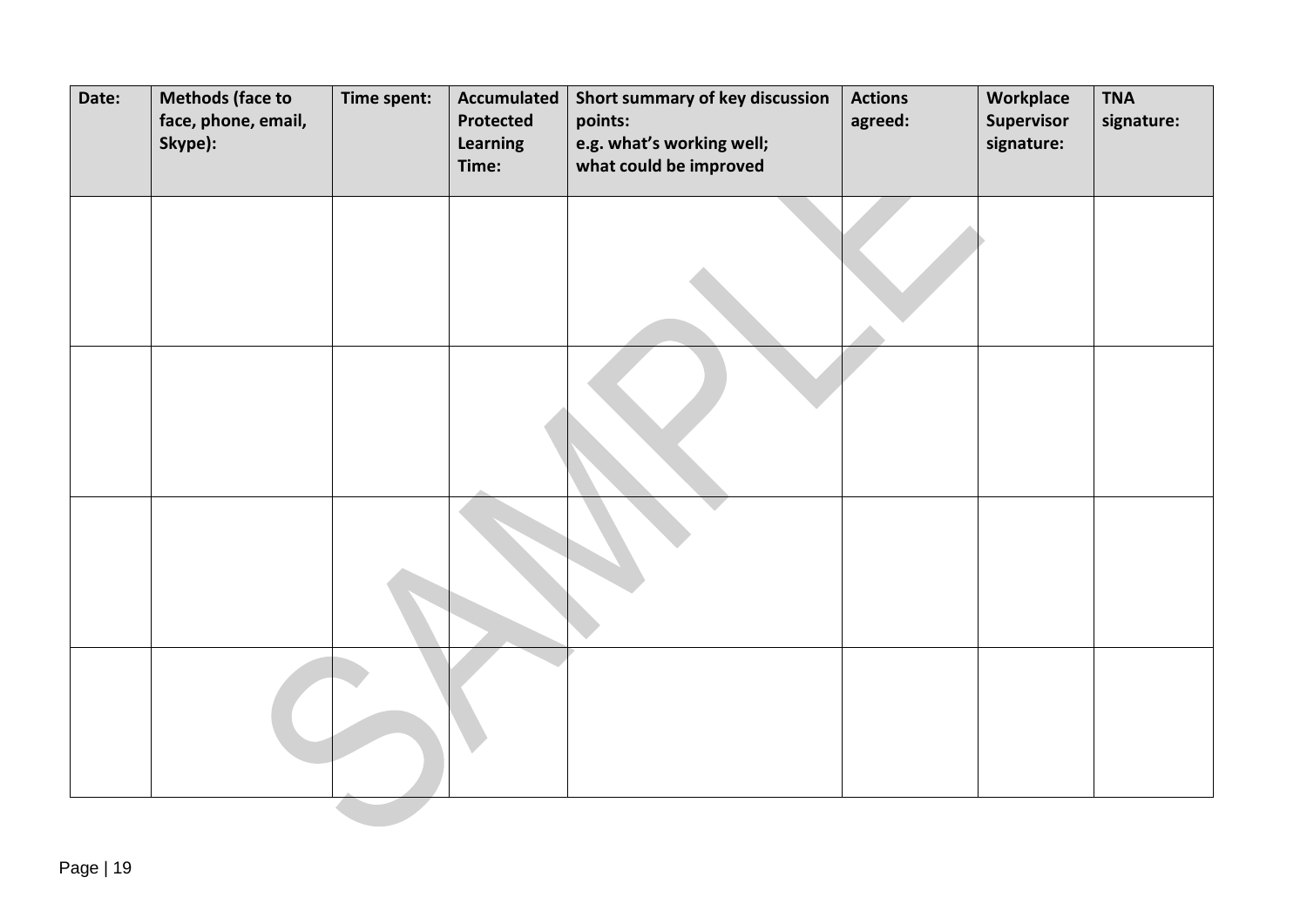| Date: | <b>Methods (face to</b><br>face, phone, email,<br>Skype): | Time spent: | <b>Accumulated</b><br>Protected<br>Learning<br>Time: | Short summary of key discussion<br>points:<br>e.g. what's working well;<br>what could be improved | <b>Actions</b><br>agreed: | Workplace<br>Supervisor<br>signature: | <b>TNA</b><br>signature: |
|-------|-----------------------------------------------------------|-------------|------------------------------------------------------|---------------------------------------------------------------------------------------------------|---------------------------|---------------------------------------|--------------------------|
|       |                                                           |             |                                                      |                                                                                                   |                           |                                       |                          |
|       |                                                           |             |                                                      |                                                                                                   |                           |                                       |                          |
|       |                                                           |             |                                                      |                                                                                                   |                           |                                       |                          |
|       |                                                           |             |                                                      |                                                                                                   |                           |                                       |                          |
|       |                                                           |             |                                                      |                                                                                                   |                           |                                       |                          |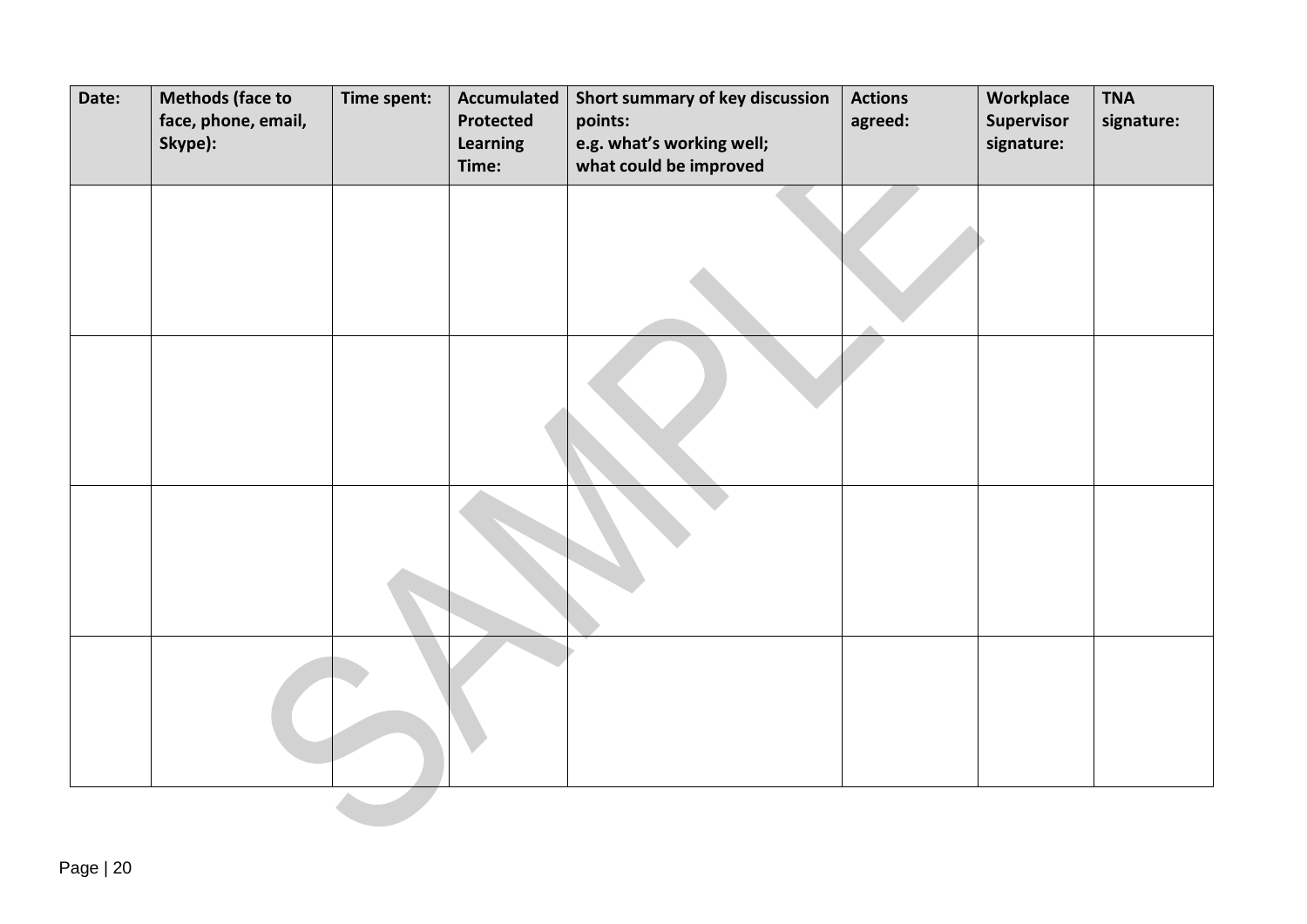| Date: | <b>Methods (face to</b><br>face, phone, email,<br>Skype): | Time spent: | <b>Accumulated</b><br>Protected<br>Learning<br>Time: | Short summary of key discussion<br>points:<br>e.g. what's working well;<br>what could be improved | <b>Actions</b><br>agreed: | Workplace<br>Supervisor<br>signature: | <b>TNA</b><br>signature: |
|-------|-----------------------------------------------------------|-------------|------------------------------------------------------|---------------------------------------------------------------------------------------------------|---------------------------|---------------------------------------|--------------------------|
|       |                                                           |             |                                                      |                                                                                                   |                           |                                       |                          |
|       |                                                           |             |                                                      |                                                                                                   |                           |                                       |                          |
|       |                                                           |             |                                                      |                                                                                                   |                           |                                       |                          |
|       |                                                           |             |                                                      |                                                                                                   |                           |                                       |                          |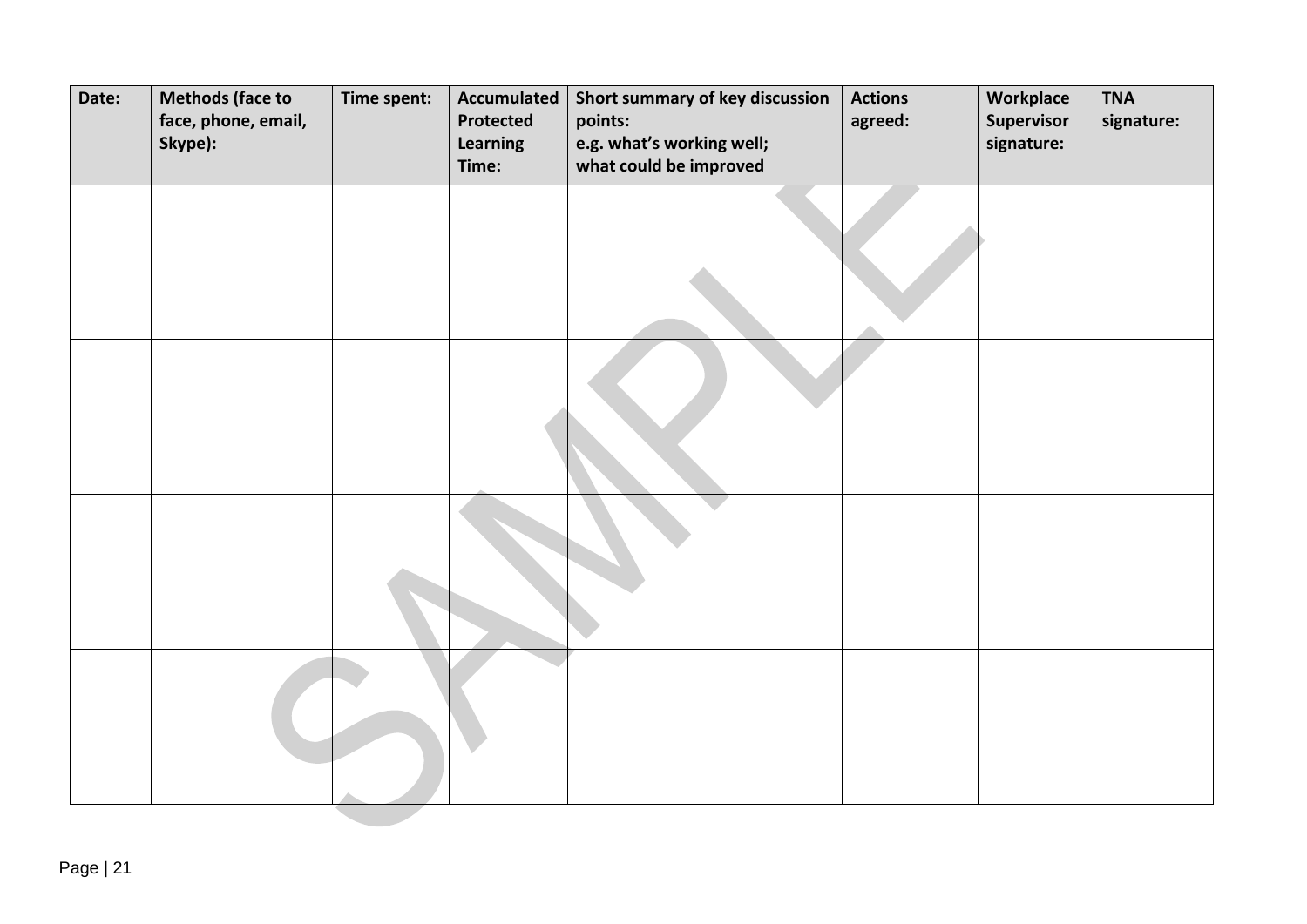| Date: | <b>Methods (face to</b><br>face, phone,<br>email, Skype): | Time spent: | <b>Accumulated</b><br><b>Protected</b><br>Learning<br>Time: | Short summary of key<br>discussion points:<br>e.g. what's working well;<br>what could be improved | <b>Actions agreed:</b> | Workplace<br>Supervisor<br>signature: | <b>TNA</b><br>signature: |
|-------|-----------------------------------------------------------|-------------|-------------------------------------------------------------|---------------------------------------------------------------------------------------------------|------------------------|---------------------------------------|--------------------------|
|       |                                                           |             |                                                             |                                                                                                   |                        |                                       |                          |
|       |                                                           |             |                                                             |                                                                                                   |                        |                                       |                          |
|       |                                                           |             |                                                             |                                                                                                   |                        |                                       |                          |
|       |                                                           |             |                                                             |                                                                                                   |                        |                                       |                          |
|       |                                                           |             |                                                             |                                                                                                   |                        |                                       |                          |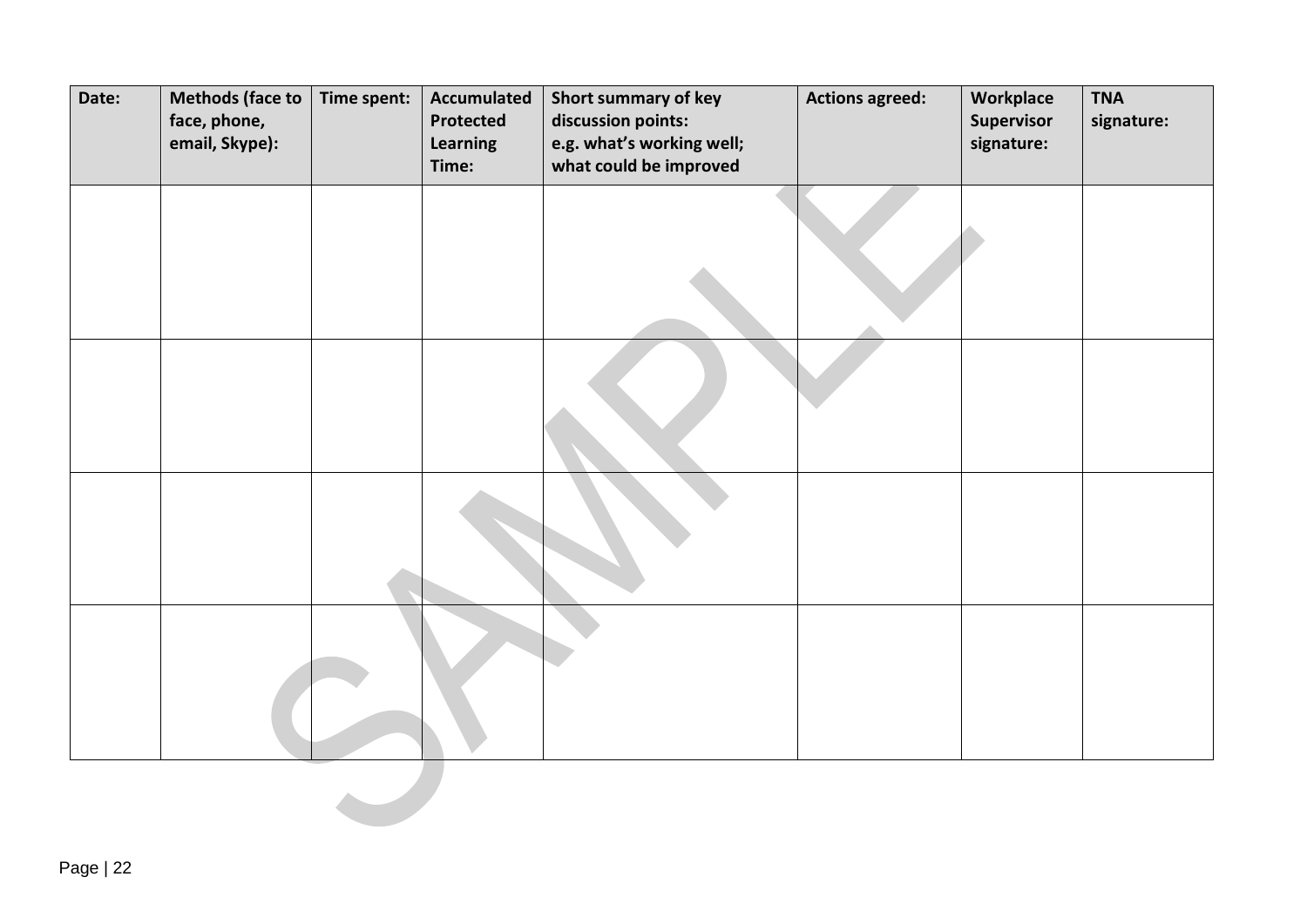| Date: | <b>Methods (face to</b><br>face, phone,<br>email, Skype): | Time spent: | <b>Accumulated</b><br>Protected<br>Learning<br>Time: | Short summary of key<br>discussion points:<br>e.g. what's working well;<br>what could be improved | <b>Actions agreed:</b> | Workplace<br>Supervisor<br>signature: | <b>TNA</b><br>signature: |
|-------|-----------------------------------------------------------|-------------|------------------------------------------------------|---------------------------------------------------------------------------------------------------|------------------------|---------------------------------------|--------------------------|
|       |                                                           |             |                                                      |                                                                                                   |                        |                                       |                          |
|       |                                                           |             |                                                      |                                                                                                   |                        |                                       |                          |
|       |                                                           |             |                                                      |                                                                                                   |                        |                                       |                          |
|       |                                                           |             |                                                      |                                                                                                   |                        |                                       |                          |
|       |                                                           |             |                                                      |                                                                                                   |                        |                                       |                          |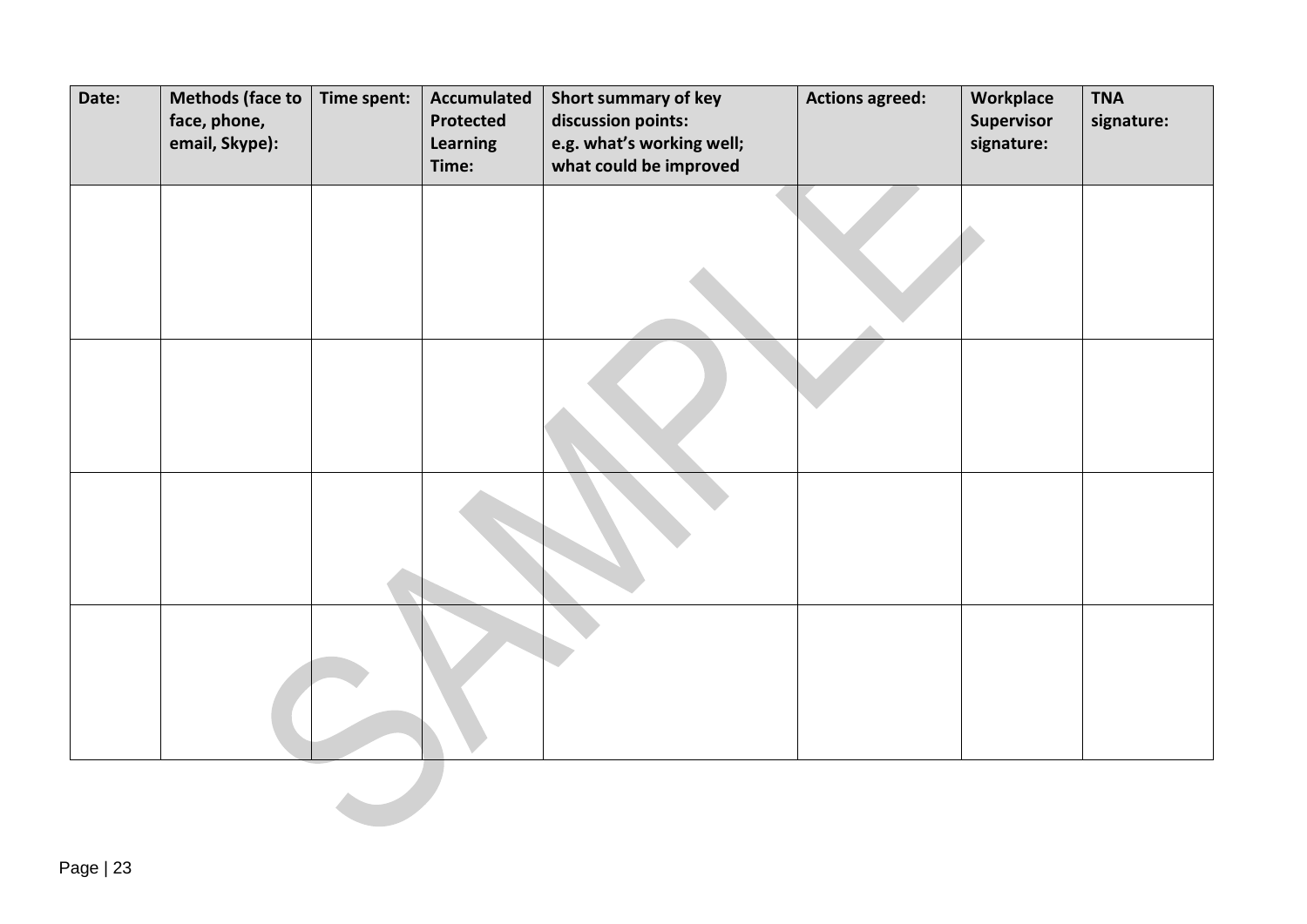| Date: | <b>Methods (face to</b><br>face, phone,<br>email, Skype): | Time spent: | <b>Accumulated</b><br>Protected<br>Learning<br>Time: | Short summary of key<br>discussion points:<br>e.g. what's working well;<br>what could be improved | <b>Actions agreed:</b> | Workplace<br>Supervisor<br>signature: | <b>TNA</b><br>signature: |
|-------|-----------------------------------------------------------|-------------|------------------------------------------------------|---------------------------------------------------------------------------------------------------|------------------------|---------------------------------------|--------------------------|
|       |                                                           |             |                                                      |                                                                                                   |                        |                                       |                          |
|       |                                                           |             |                                                      |                                                                                                   |                        |                                       |                          |
|       |                                                           |             |                                                      |                                                                                                   |                        |                                       |                          |
|       |                                                           |             |                                                      |                                                                                                   |                        |                                       |                          |
|       |                                                           |             |                                                      |                                                                                                   |                        |                                       |                          |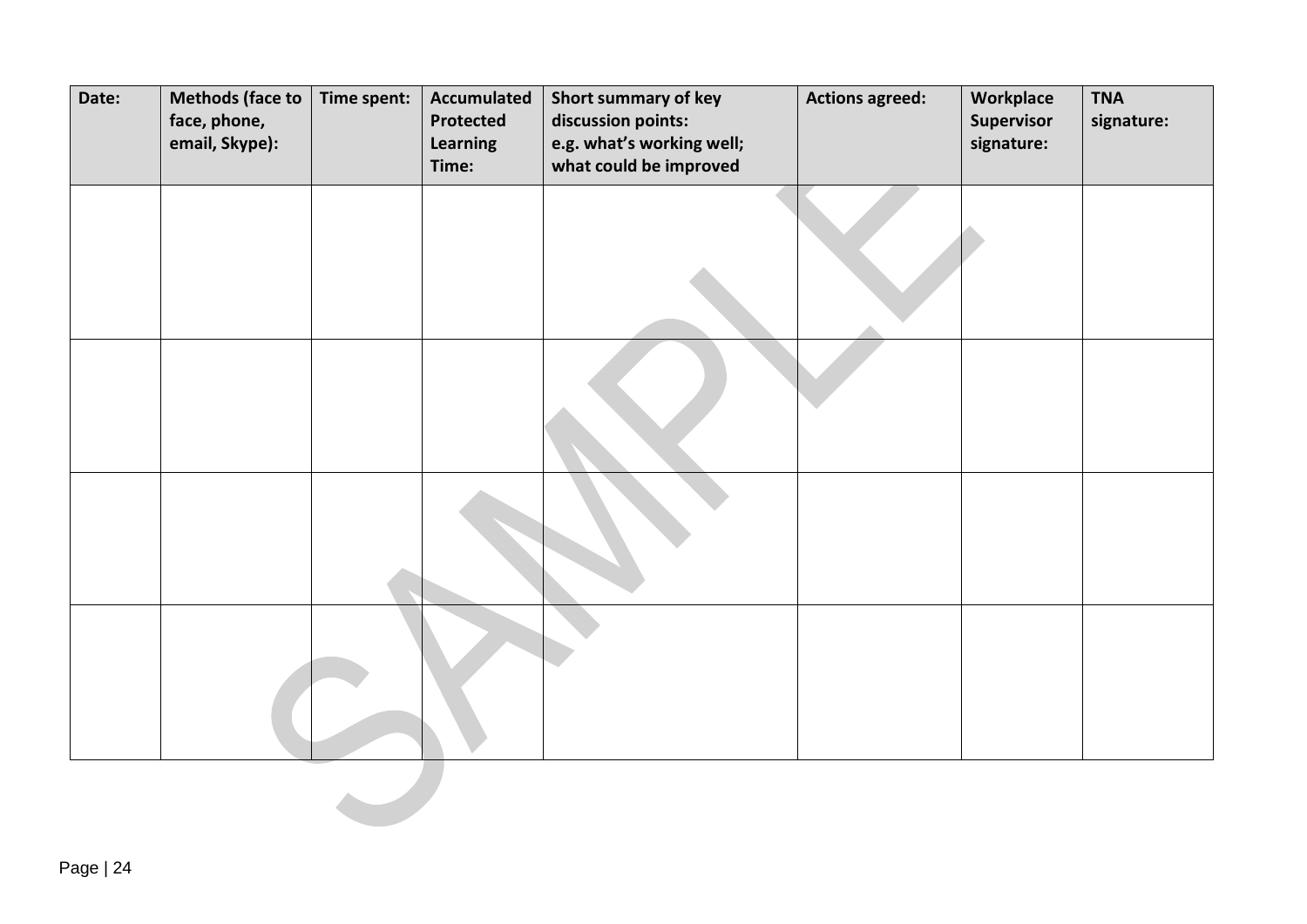| Date: | <b>Methods (face to</b><br>face, phone,<br>email, Skype): | Time spent: | <b>Accumulated</b><br>Protected<br>Learning<br>Time: | Short summary of key<br>discussion points:<br>e.g. what's working well;<br>what could be improved | <b>Actions agreed:</b> | Workplace<br>Supervisor<br>signature: | <b>TNA</b><br>signature: |
|-------|-----------------------------------------------------------|-------------|------------------------------------------------------|---------------------------------------------------------------------------------------------------|------------------------|---------------------------------------|--------------------------|
|       |                                                           |             |                                                      |                                                                                                   |                        |                                       |                          |
|       |                                                           |             |                                                      |                                                                                                   |                        |                                       |                          |
|       |                                                           |             |                                                      |                                                                                                   |                        |                                       |                          |
|       |                                                           |             |                                                      |                                                                                                   |                        |                                       |                          |
|       |                                                           |             |                                                      |                                                                                                   |                        |                                       |                          |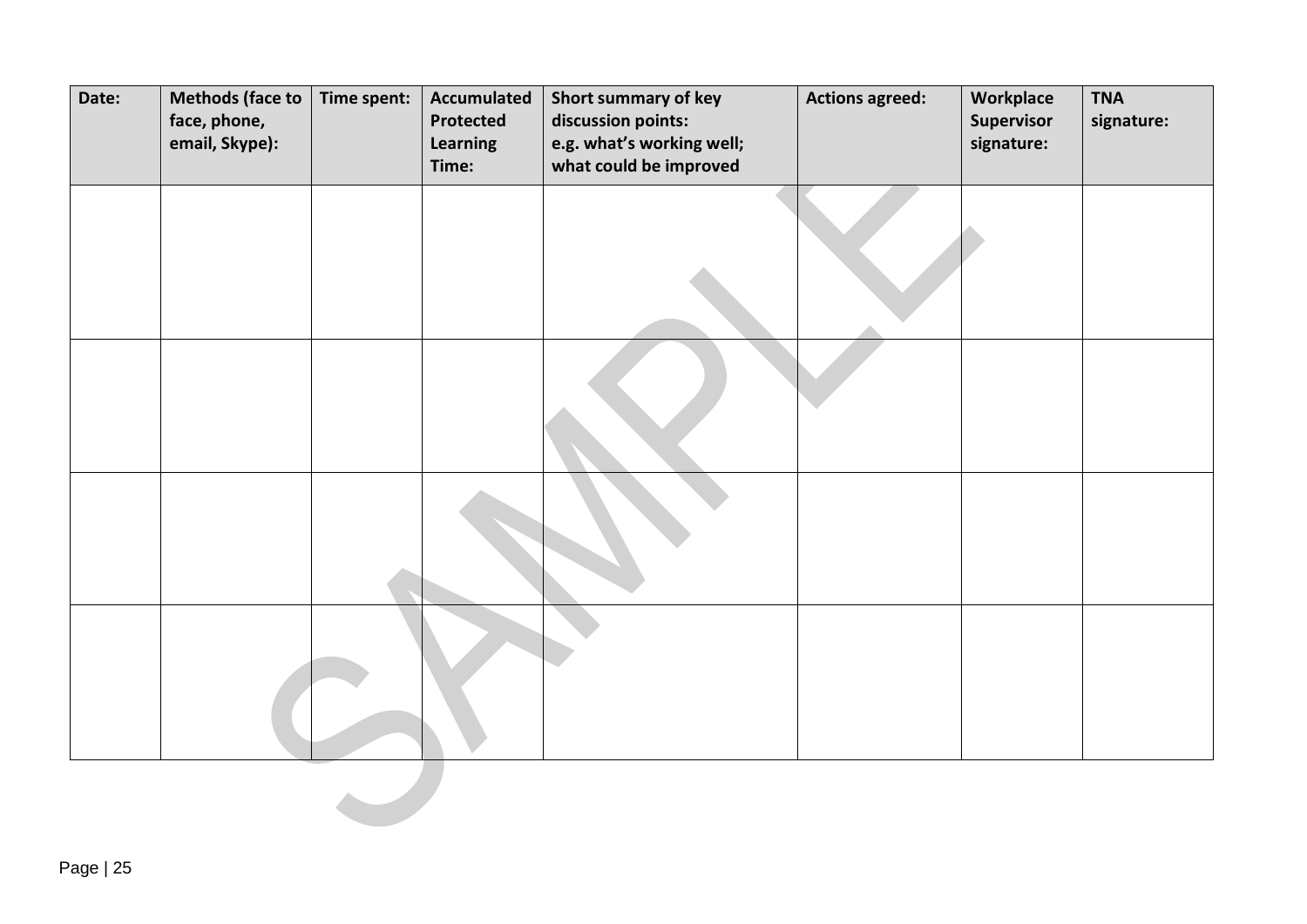| Date: | <b>Methods (face to</b><br>face, phone,<br>email, Skype): | Time spent: | <b>Accumulated</b><br><b>Protected</b><br>Learning<br>Time: | Short summary of key<br>discussion points:<br>e.g. what's working well;<br>what could be improved | <b>Actions agreed:</b> | Workplace<br>Supervisor<br>signature: | <b>TNA</b><br>signature: |
|-------|-----------------------------------------------------------|-------------|-------------------------------------------------------------|---------------------------------------------------------------------------------------------------|------------------------|---------------------------------------|--------------------------|
|       |                                                           |             |                                                             |                                                                                                   |                        |                                       |                          |
|       |                                                           |             |                                                             |                                                                                                   |                        |                                       |                          |
|       |                                                           |             |                                                             |                                                                                                   |                        |                                       |                          |
|       |                                                           |             |                                                             |                                                                                                   |                        |                                       |                          |
|       |                                                           |             |                                                             |                                                                                                   |                        |                                       |                          |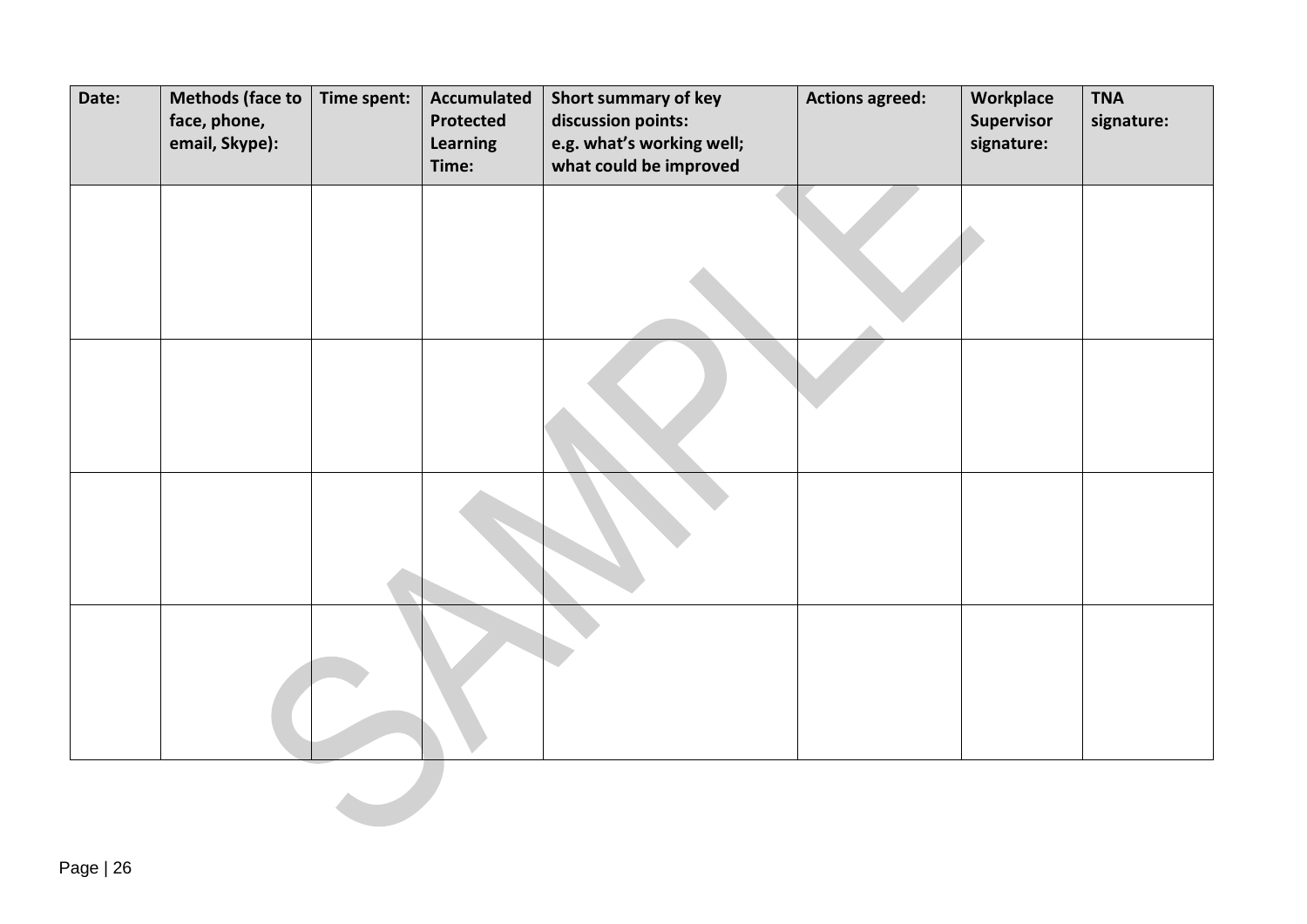| Date: | <b>Methods (face to</b><br>face, phone,<br>email, Skype): | Time spent: | <b>Accumulated</b><br>Protected<br>Learning<br>Time: | Short summary of key<br>discussion points:<br>e.g. what's working well;<br>what could be improved | <b>Actions agreed:</b> | Workplace<br>Supervisor<br>signature: | <b>TNA</b><br>signature: |
|-------|-----------------------------------------------------------|-------------|------------------------------------------------------|---------------------------------------------------------------------------------------------------|------------------------|---------------------------------------|--------------------------|
|       |                                                           |             |                                                      |                                                                                                   |                        |                                       |                          |
|       |                                                           |             |                                                      |                                                                                                   |                        |                                       |                          |
|       |                                                           |             |                                                      |                                                                                                   |                        |                                       |                          |
|       |                                                           |             |                                                      |                                                                                                   |                        |                                       |                          |
|       |                                                           |             |                                                      |                                                                                                   |                        |                                       |                          |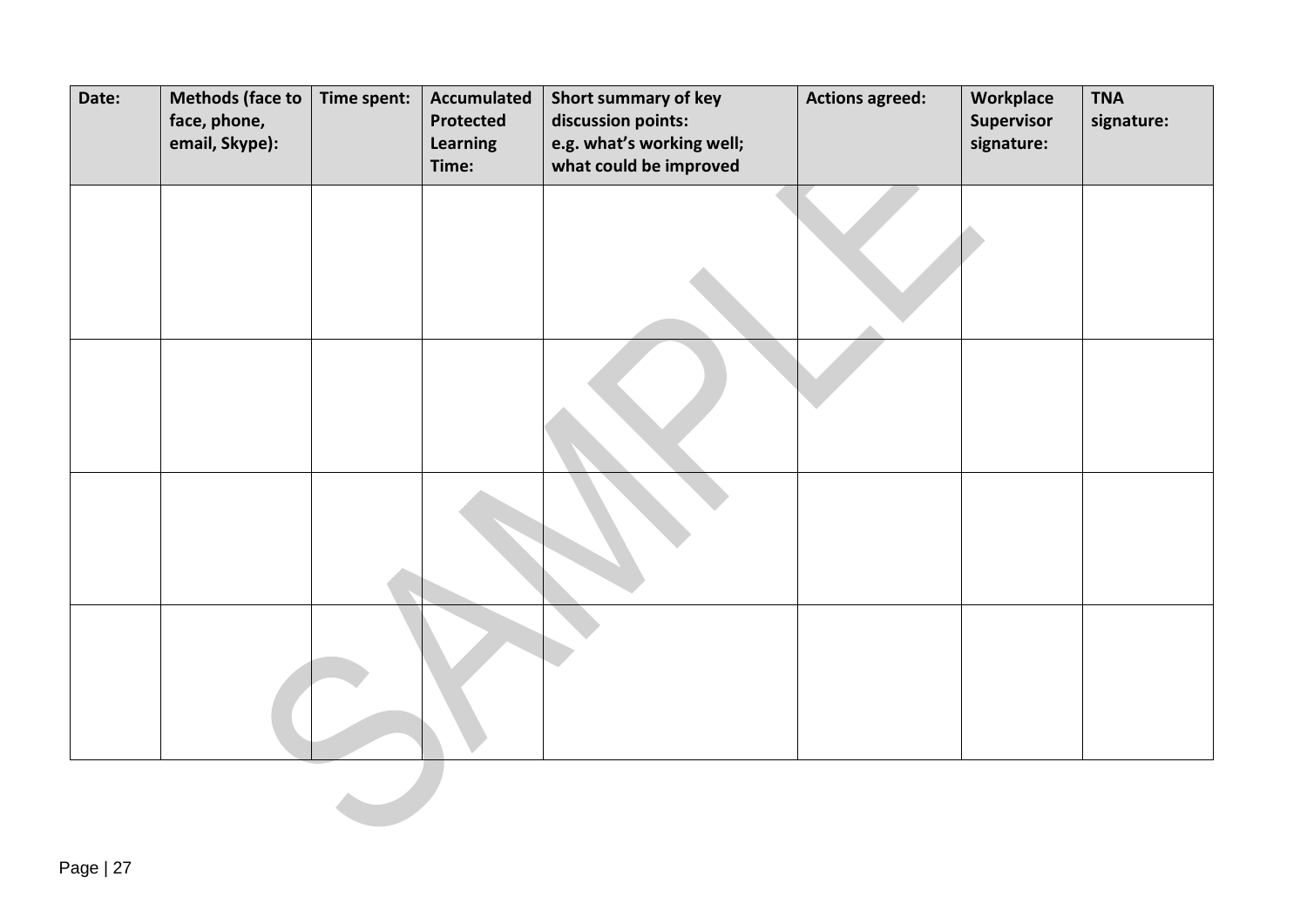| Date: | <b>Methods (face to</b><br>face, phone,<br>email, Skype): | Time spent: | <b>Accumulated</b><br>Protected<br>Learning<br>Time: | Short summary of key<br>discussion points:<br>e.g. what's working well;<br>what could be improved | <b>Actions agreed:</b> | Workplace<br>Supervisor<br>signature: | <b>TNA</b><br>signature: |
|-------|-----------------------------------------------------------|-------------|------------------------------------------------------|---------------------------------------------------------------------------------------------------|------------------------|---------------------------------------|--------------------------|
|       |                                                           |             |                                                      |                                                                                                   |                        |                                       |                          |
|       |                                                           |             |                                                      |                                                                                                   |                        |                                       |                          |
|       |                                                           |             |                                                      |                                                                                                   |                        |                                       |                          |
|       |                                                           |             |                                                      |                                                                                                   |                        |                                       |                          |
|       |                                                           |             |                                                      |                                                                                                   |                        |                                       |                          |